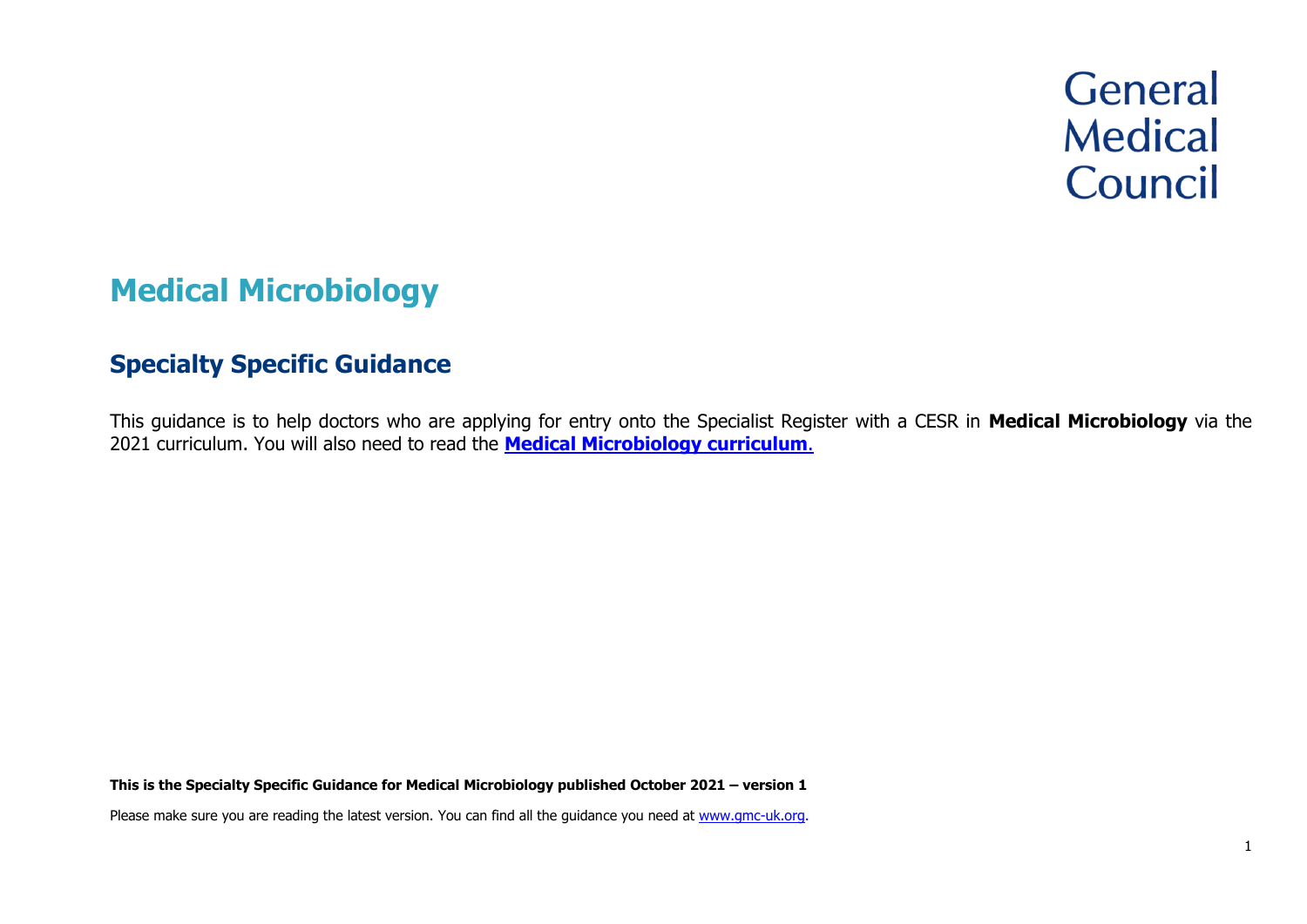# **Introduction**

This document is designed to provide helpful information and guidance to enable you to make an application for a Certificate of Eligibility for Specialist Registration (CESR) in **Medical Microbiology** against the 2021 version of the curriculum. This is not a standalone document and should be read in conjunction with the **curriculum**. You can [contact us](http://www.gmc-uk.org/about/contacts.asp) and ask to speak to the GMC Specialist Applications team for advice before you apply. You are strongly advised to contact the Royal College of Pathologists for guidance **before** you submit your application. The Royal College of Pathologists can be contacted at [training@rcpath.org.](mailto:training@rcpath.org)

### **What is the indicative period of training for a Certificate of Completion of Training (CCT) in Medical Microbiology?**

A) The indicative period of training for a CCT in Medical Microbiology is six years.

The structure of this training programme (in indicative timescales) is as follows:

- **•** Two years of Internal Medicine (stage 1) or three years of Acute Care Common Stem (ACCS) training including attainment of the Membership of the Royal College of Physicians (MRCP) examination.
- **•** Four years of higher specialty training in Medical Microbiology which includes Combined Infection Training for two years (combining laboratory and clinical aspects of infection) and two years of higher specialty training in Medical microbiology.

# **Curriculum Framework**

The 13 capabilities in practice (CiPs) describe the professional tasks or work within the scope of Medical Microbiology. Six CiPs are generic, with applicability to doctors in all specialties, and seven are specific to specialists in infection. Each CiP has a set of descriptors associated with that activity or task. Descriptors are intended to help trainees and trainers recognise the minimum level of knowledge, skills and attitudes which should be demonstrated for an entrustment decision to be made. By the completion of training and award of CCT, the doctor must demonstrate that they are capable of unsupervised practice in all generic and specialty CiPs. The six generic CiPs cover the universal requirements of all specialties as described in the GPC framework.

### **This is the Specialty Specific Guidance for Medical Microbiology published October 2021 – version 1**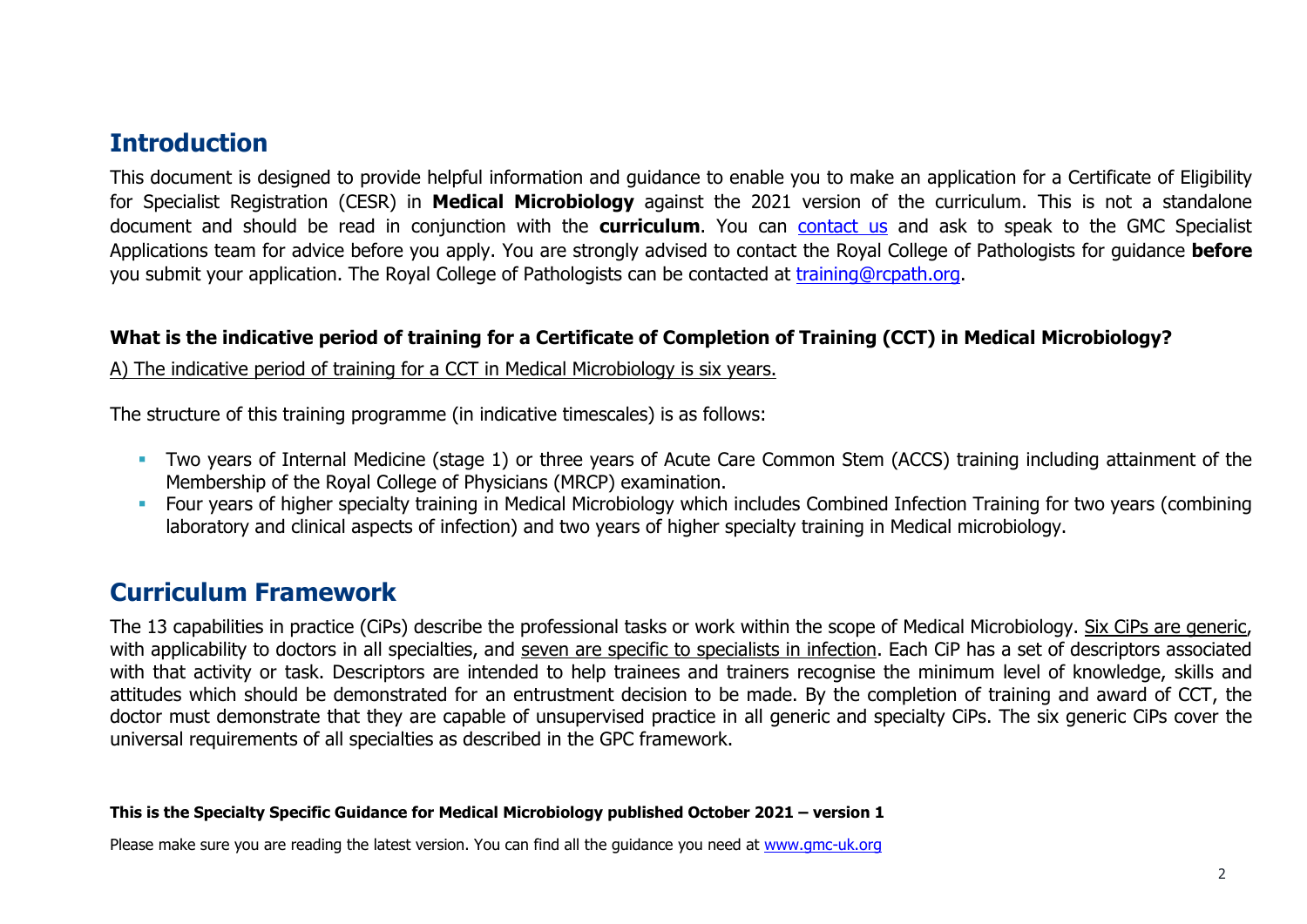The seven specialty CiPs describe the laboratory and clinical tasks or activities which are essential to the practice of Medical microbiology. The specialty CiPs have also been mapped to the GPC domains and subsections to reflect the professional generic capabilities required to undertake the clinical tasks. Satisfactory sign off requires demonstration that, for each of the CiPs, the trainee's performance meets or exceeds the minimum expected level of performance expected for completion of this stage of Medical microbiology training, as defined in the curriculum.

### **Generic CiPs**

G1. Able to function successfully within NHS organisational and management systems.

G2. Able to deal with ethical and legal issues related to clinical practice.

G3. Communicates effectively and is able to share decision making, while maintaining appropriate situational awareness, professional behaviour and professional judgement.

G4. Is focussed on patient safety and delivers effective quality improvement in patient care.

G5. Able to carry out research and managing data appropriately.

G6. Acts as a teacher and clinical supervisor.

### **Specialty CiPs**

S1. Able to provide clinical leadership and support to the laboratory.

S2. Able to use the laboratory service effectively in the investigation, diagnosis and management of infection.

S3. Able to advise on infection prevention, control and immunisation.

S4. Able to manage and advise on important clinical syndromes where infection is in the differential diagnosis.

S5. Able to lead and advise on treatment with and stewardship of antimicrobials.

S6. Able to provide continuity of care to inpatients and outpatients with suspected or proven infection.

S7. Able to manage and advise on imported infections.

### **This is the Specialty Specific Guidance for Medical Microbiology published October 2021 – version 1**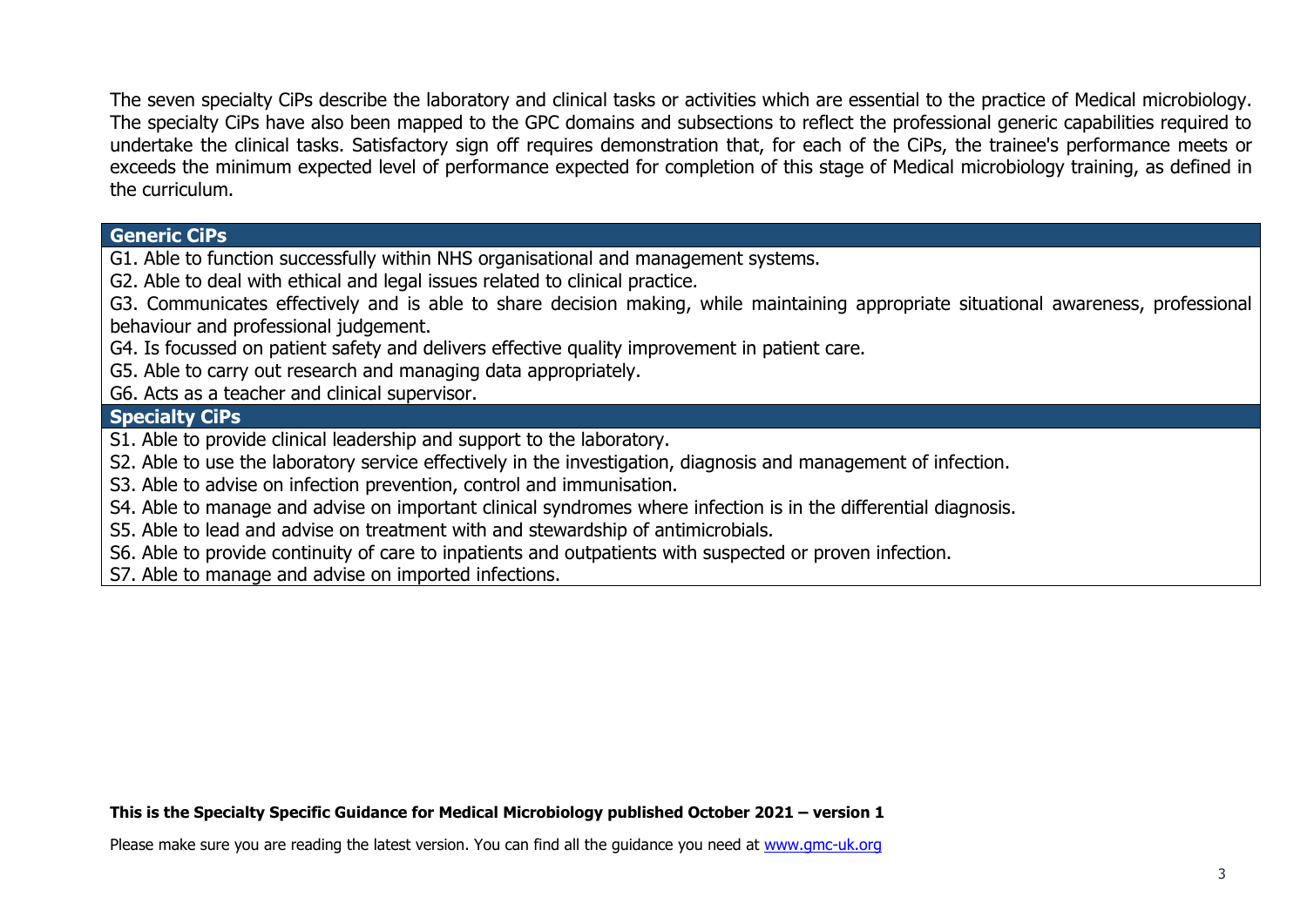# **Submitting your evidence**

Please keep the following in mind when gathering your evidence:

- **•** The evaluators want to see high quality, relevant evidence to demonstrate the required CiPs. It is more important to carefully select your evidence and present it in an organised way, than provide large volumes of minimally relevant evidence.
- **EXECT** Triangulated evidence will make a stronger application.
- **Example 10** Evidence of your recent practice (i.e. less than five years old) will be given more weight, as it reflects current capabilities.
- Your evidence must be legible.

All your evidence, other than qualifications you are getting authenticated, **must** be accompanied by a proforma signed by the person who is attesting to the validity and accuracy of your evidence (your verifier). It's very important that you read an explanation of how to do this in our [important notice about evidence.](http://www.gmc-uk.org/doctors/evidence_notice.asp)

You will also need to submit translations of any documents that are not in English. Please ensure the translations you submit meet our [translation requirements.](http://www.gmc-uk.org/doctors/translations.asp)

Your evidence **must** be accurate and may be verified at source should we have any queries or justifiable doubts about the accuracy of your evidence. All evidence submitted will be cross checked against the rest of your application and documents.

### **Anonymising your evidence**

It is important that you anonymise your evidence before you submit it to us. You **must** remove:

- **E** All patient identifying details
- **•** Details of patients' relatives
- **•** Details of colleagues that you have assessed, written a reference for, or who have been involved in a complaint you have submitted.

### **This is the Specialty Specific Guidance for Medical Microbiology published October 2021 – version 1**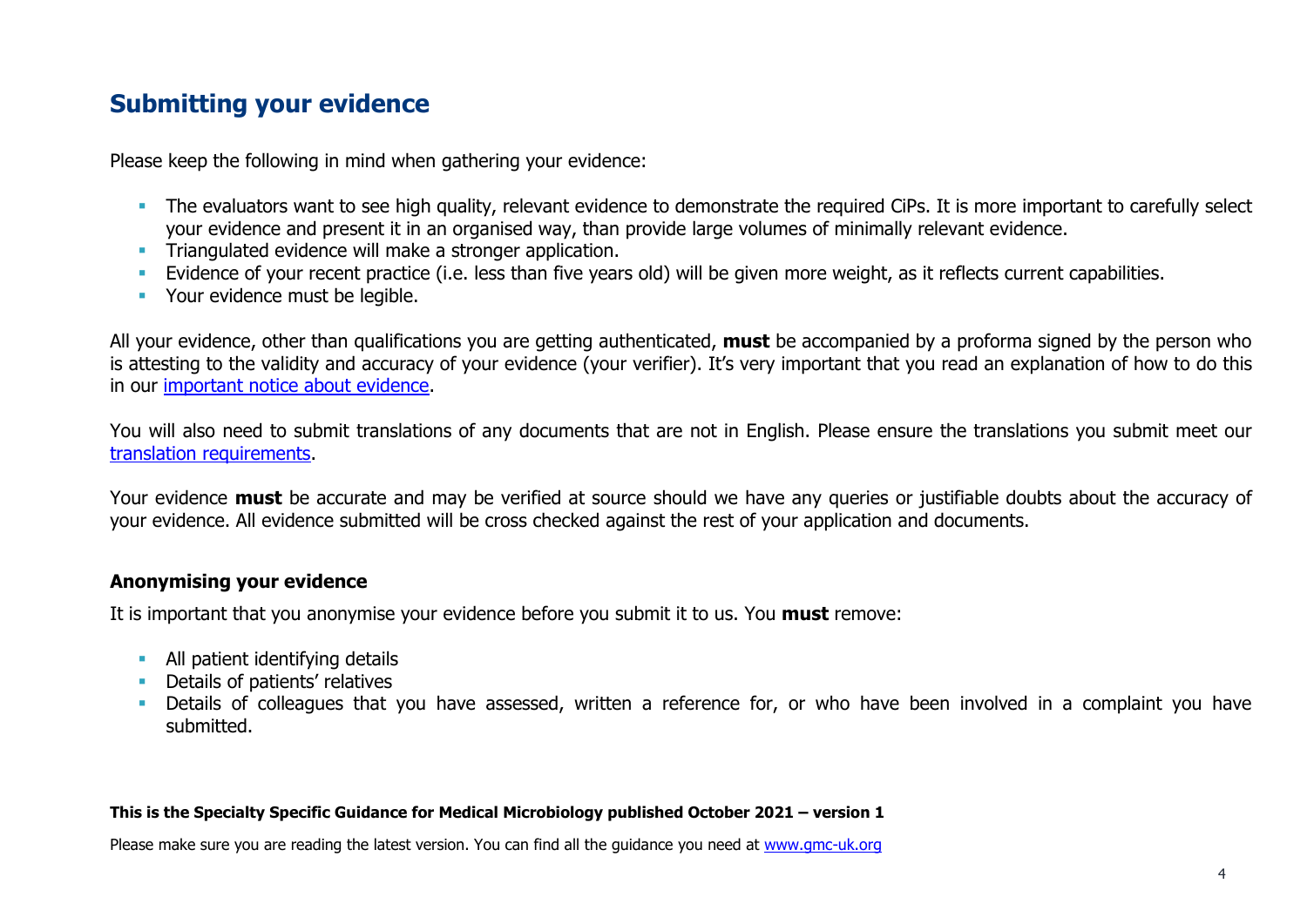This includes:

- Names (first and last)
- Addresses
- Contact details such as phone numbers or email addresses
- **■** NHS numbers
- Other individual patient numbers
- GMC numbers

The following details **do not** need to be anonymised:

- Gender
- Date of birth

It is your responsibility to make sure that your evidence has been anonymised. Evidence which has not been anonymised will be returned to you. More information can be found on our [website.](https://www.gmc-uk.org/registration-and-licensing/join-the-register/registration-applications/cesr-cegpr-application-process/anonymisation)

### **How much evidence to submit**

The total number of documents and assessments presented is less important than the quality of the documents, and the breadth of cases covered. This allows the evaluators to form reliable judgements of performance and capabilities.

This guidance on documents to supply is not exhaustive and you may have alternative evidence. You do not necessarily have to supply every type of evidence listed, but you must submit sufficient evidence to address each of the required learning outcomes and the associated capabilities.

We recognise that you may not have all the evidence that is required but it will help us to process your application more quickly if you ensure that you only submit evidence that is directly relevant. Triangulation of evidence will strengthen an application and we recommend that you delay submitting an application until you have achieved this.

### **This is the Specialty Specific Guidance for Medical Microbiology published October 2021 – version 1**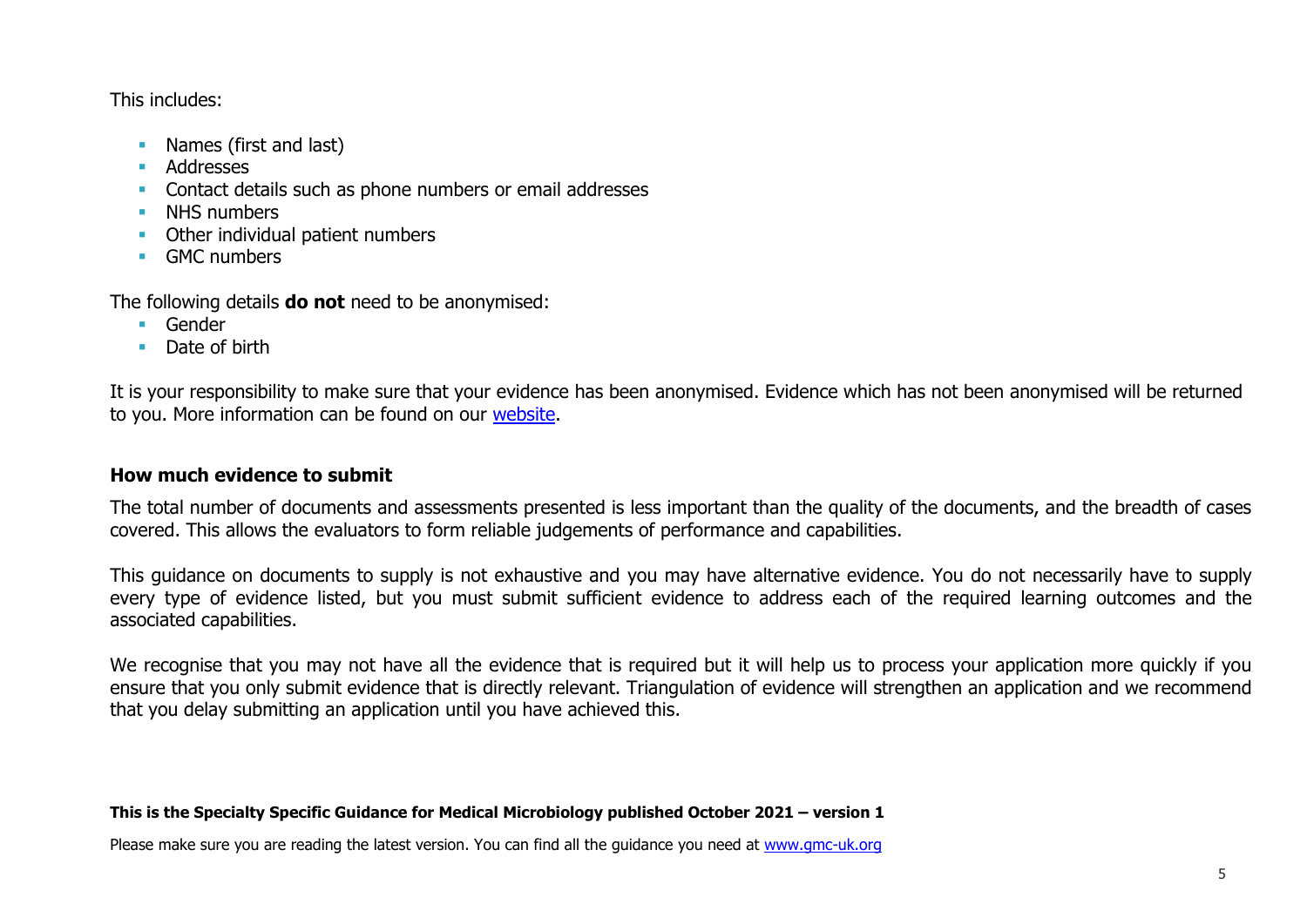Your evidence **must** cover the knowledge, skills and experience to demonstrate the required CiPs in all areas of the curriculum. You should focus on providing **good quality** evidence, rather than quantity. You are advised to review the curriculum and ARCP decision aid to see what is expected from doctors in training in Medical microbiology in the UK.

You should bear in mind the following points:

- **Evidence should show that you're able to assess and offer a first opinion in relevant settings**
- **•** Don't duplicate evidence that is relevant to more than one CiP you should include one copy and list it under each relevant CiP (cross referencing).
- **Evidence should only be cross referenced where it adds significant support to a CiP**
- **Evidence should be provided from a variety of clinical settings.**

It will help us to deal with your application more quickly if you make sure that you send us only evidence that is directly relevant.

Evidence of your competence should be recent. In general, evidence of skills or experience more than five years old should not be submitted, as typically it does not demonstrate that the competences have been recently maintained.

As a general guide, we would usually expect to see between 800 and 1000 pages of evidence.

### **Our [guidance](https://www.gmc-uk.org/-/media/documents/sat---cesr-cegpr-online-application---user-guide---dc11550_pdf-76194730.pdf) on compiling your evidence will help you to decide what is relevant and what is not. We recommend that you read it carefully.**

### **Organising your evidence**

You need to gather your evidence by CiP and then attach this under the relevant section in your online application. Your evidence will need to be organised to reflect the structure of the online application, which may mean you need to create your own dividers for any hard copy evidence.

### **This is the Specialty Specific Guidance for Medical Microbiology published October 2021 – version 1**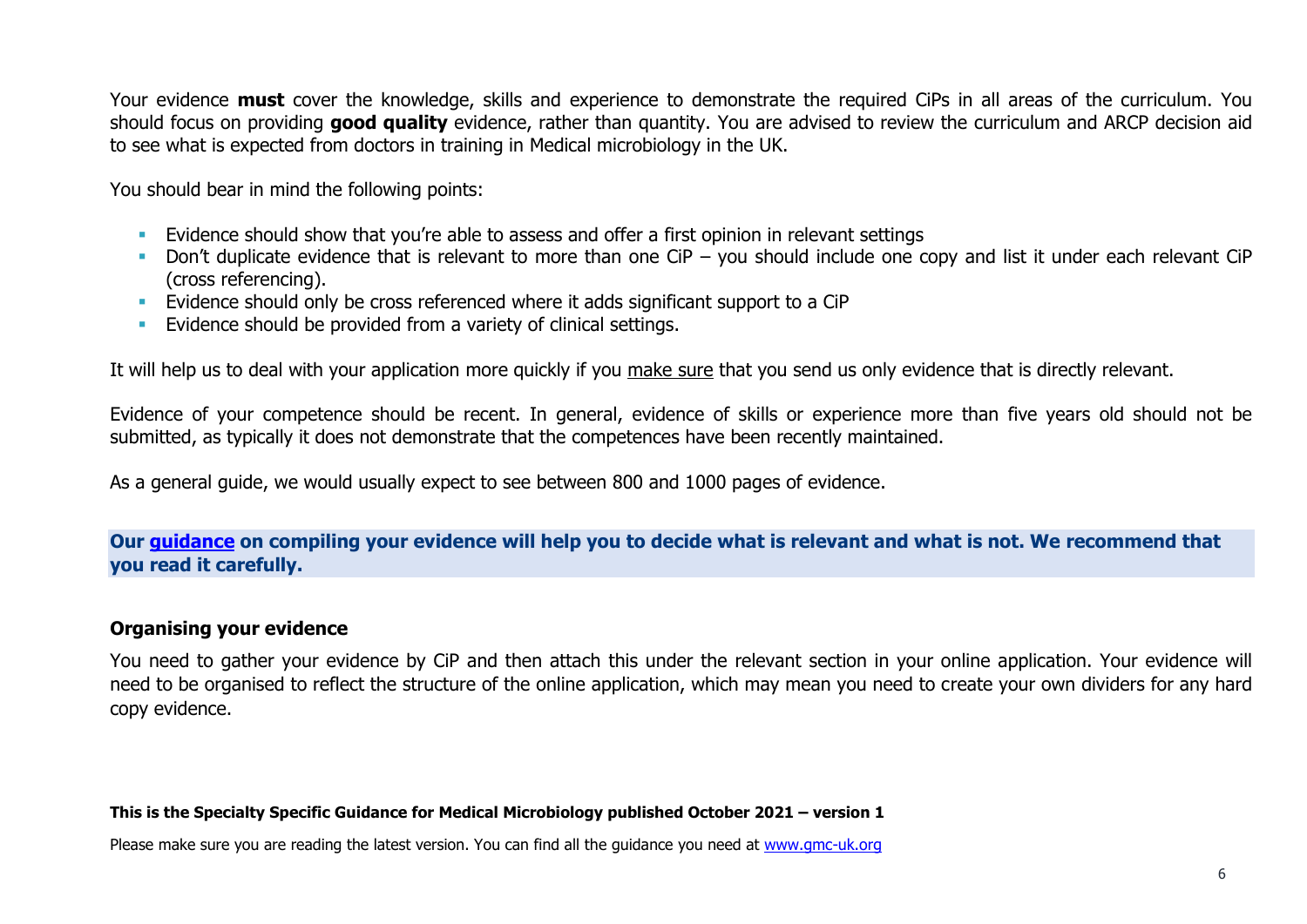The Medical microbiology curriculum developed by the Royal College of Pathologists is divided into 13 CiPs. Each CiP has a set of descriptors associated with that activity or task. There are six generic CiPs which cover the universal requirements of all specialties as described in the GPC framework and seven specialty CiPs which describe the laboratory and clinical tasks or activities which are essential to the practice of Medical microbiology. The specialty CiPs have also been mapped to the GPC domains and subsections to reflect the professional generic capabilities required to undertake the clinical tasks.

You need to gather your evidence by area of competence in the curriculum and then attach this under the relevant section in your online application.

It is important to note that you will not be able to compensate for shortfalls in your evidence of training and experience in a particular area of the curriculum by providing extra evidence in other areas.

The amount of evidence needed for each domain will vary, according to the documentation required to cover each capability.

# **Tips for a successful application**

In our experience, CESR applications fail because they provide inadequate or poor evidence of current capability covering the entire curriculum. Below are some tips for you to consider when making an application:

- **EXPEDENT IN A** Before submitting an application in Medical microbiology, you must review the current CCT curriculum in conjunction with this document. A strong CESR application will provide evidence to demonstrate that knowledge, skills and experience are equivalent in both the breadth and level of capability, to that set out in the curricula.
- Provide evidence of **current capability** in all areas of the curriculum, including maintenance of capability (i.e. CPD). This includes the maintenance of CiPs and key skills over the last five years – all evidence should be clearly linked to the CiPs.
- **•** Present your evidence in a clear, logical manner. You should refer to our user guide for advice on how to group, title and upload your evidence.
- **Ensure your referees provide detailed support for your key skills across all (or most) areas of the curriculum and understand the** requirements for specialist training and registration in Medical microbiology in the UK.
- **•** Provide evidence of managing a broad range of patients, as seen daily by Medical microbiology doctors in the UK.
- **Ensure you have evidence demonstrating equivalent knowledge and skills to Internal medicine or alternative core training.**
- **•** Provide evidence of your clinical capability across the range of experience, ages and settings.

### **This is the Specialty Specific Guidance for Medical Microbiology published October 2021 – version 1**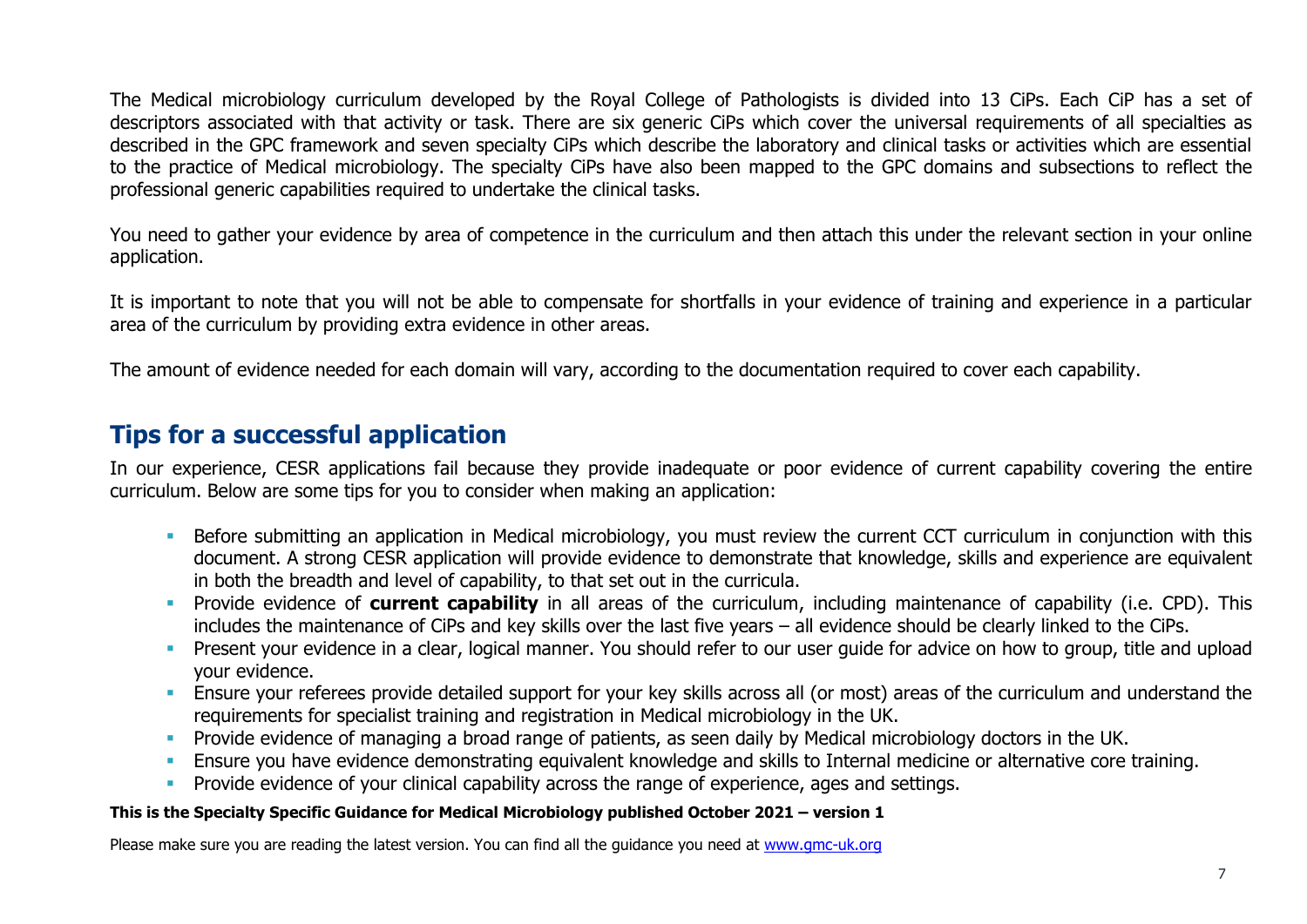**Ensure your evidence demonstrates you are entrusted to act at consultant level across all of the specialty CiPs.** 

**We strongly recommend that you closely match your experiences against the current curriculum and provide evidence of equivalence across all areas.** 

### **This is the Specialty Specific Guidance for Medical Microbiology published October 2021 – version 1**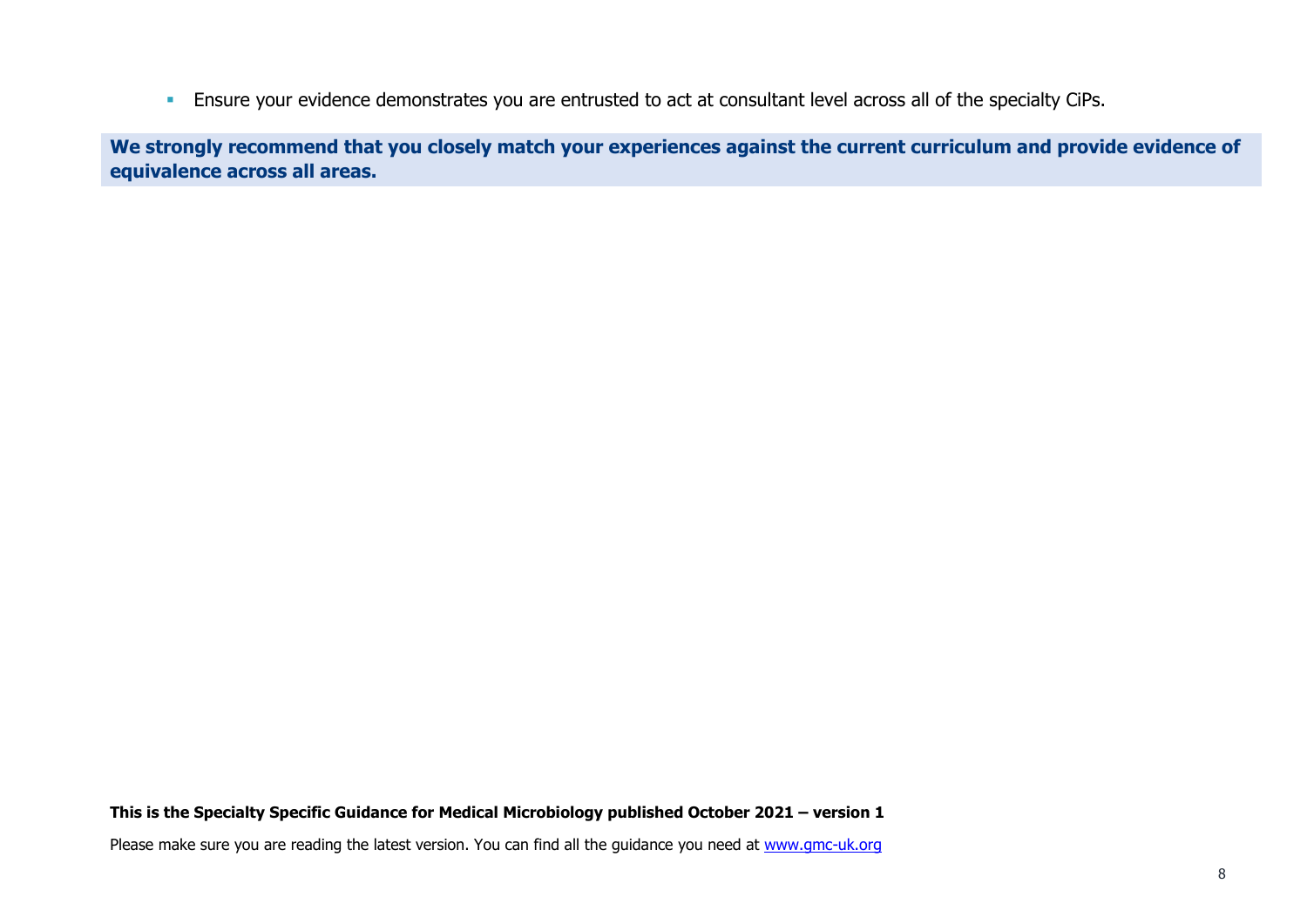# **How your evidence can be used to demonstrate key capabilities in different CiPs**

You will notice that some of the suggested evidence is listed more than once. This is because these documents are relevant to more than one CiP. For example, MSF can be used to demonstrate competence in most CiPs – therefore, you can use the same MSF to demonstrate the required capability across several CiPs.

If you have a document that is relevant to more than one CiP, don't include multiple copies of it. Instead, provide one copy and list it in your application under each relevant CiP, stating that the document is located elsewhere, and you'd like to cross reference it.

Below is a list of evidence that are relevant to most CiPs – it is by no means exhaustive, and you are encouraged to submit a variety of evidence.

There is no set number of SLEs required as they are formative to guide learning. We would strongly advise seeking advice from a trainer (e.g. educational supervisor) to ensure that key capabilities are met. A range of SLEs covering different aspects of the curriculum will help demonstrate competence.

**A description of the assessments below, together with template forms, can be found on the [RCPath](https://www.rcpath.org/trainees/assessment/workplace-based-assessment-wpba/medical-microbiology.html) and [JRCPTB website](https://www.jrcptb.org.uk/assessment/workplace-based-assessment)**

| Evidence /<br>requirement                             | <b>About</b>                                                                                                             | <b>Minimum</b><br>expectation                          |
|-------------------------------------------------------|--------------------------------------------------------------------------------------------------------------------------|--------------------------------------------------------|
| <b>Supervised Learning Events (SLEs)</b>              |                                                                                                                          |                                                        |
| <b>Acute Care</b><br><b>Assessment Tool</b><br>(ACAT) | These should have been undertaken with a consultant and should cover a range of Medical<br>Microbiology cases and topics | $12 - 14$ of each type<br>completed in last 2<br>years |
| <b>Case-based</b><br>discussion (CbD)                 |                                                                                                                          |                                                        |
| mini-clinical<br>evaluation<br>exercise (mini-        |                                                                                                                          |                                                        |

#### **This is the Specialty Specific Guidance for Medical Microbiology published October 2021 – version 1**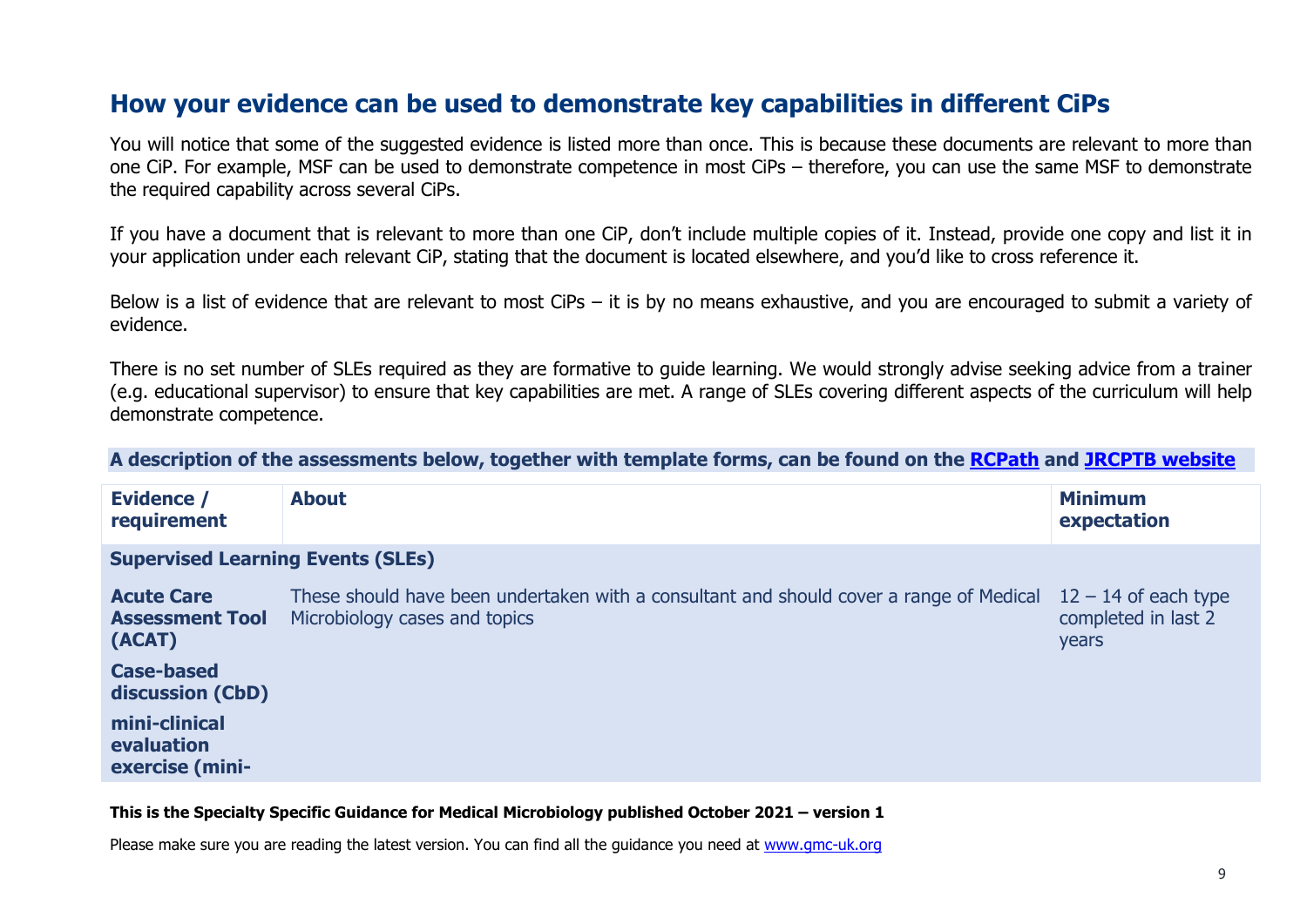| CEX)                                                                                        |                                                                                                                                                                                                                                                                                                                                                                                                                                                       |                                  |  |
|---------------------------------------------------------------------------------------------|-------------------------------------------------------------------------------------------------------------------------------------------------------------------------------------------------------------------------------------------------------------------------------------------------------------------------------------------------------------------------------------------------------------------------------------------------------|----------------------------------|--|
|                                                                                             | <b>Workplace Based Assessments (WPBAs)</b>                                                                                                                                                                                                                                                                                                                                                                                                            |                                  |  |
| <b>Evaluation of</b><br>clinical events<br>(ECE)                                            | Examples include clinicopathological evaluation and reporting of diagnostic material,<br>presentation of a case at a multidisciplinary team meeting, or contributing to quality<br>assurance and audit processes in both clinical and laboratory settings                                                                                                                                                                                             | 12                               |  |
| <b>Direct</b><br><b>Observation of</b><br><b>Procedural Skills</b><br>(DOPS)                | To cover the range of laboratory based procedures                                                                                                                                                                                                                                                                                                                                                                                                     | 12                               |  |
| <b>Quality</b><br><b>Improvement</b><br><b>Project</b><br><b>Assessment Tool</b><br>(QIPAT) | Can be used to demonstrate active involvement in service audit or development projects.                                                                                                                                                                                                                                                                                                                                                               | 1 completed in last 12<br>months |  |
| <b>Patient Survey</b><br>(PS)                                                               | Formal patient feedback is strong evidence as it's an anonymous feedback exercise. It<br>should include approximately 15 patients. The JRCPTB has a template available on their<br>website. A reflective entry reflecting on the survey must be made.<br>Alternative evidence could include:<br>• Thank you letters/cards from patients<br>• Statements from referees<br>• Testimonial letters from colleagues<br>• Feedback from patients/colleagues | 1 completed in last 12<br>months |  |
| <b>Teaching</b><br>observation (TO)                                                         | At least 1 should be completed by a consultant in the specialty.                                                                                                                                                                                                                                                                                                                                                                                      | 1 completed in last 12<br>months |  |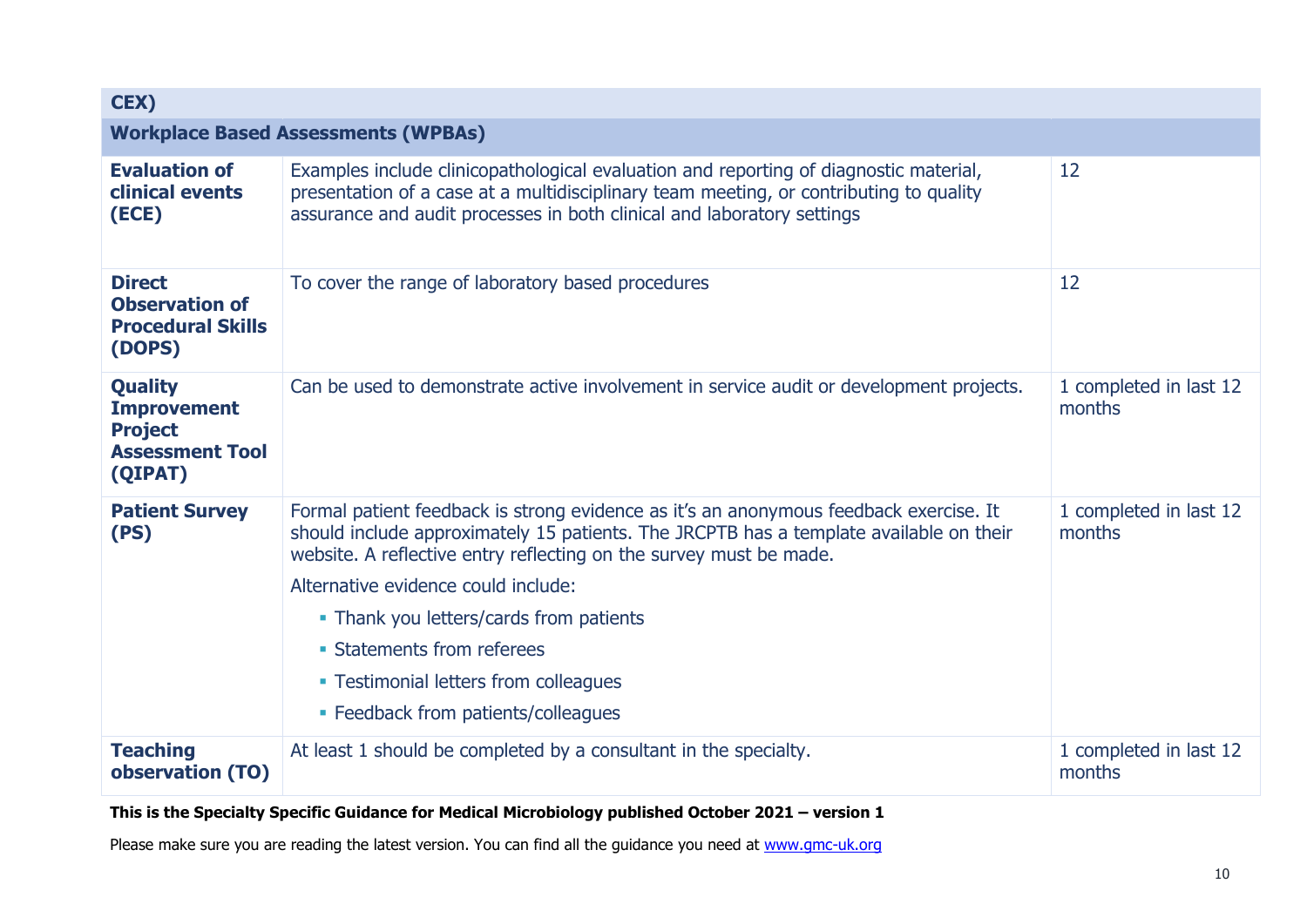| <b>Multi Source</b><br><b>Feedback (MSF)</b>                   | MSF is a strong piece of evidence as it is an anonymous feedback exercise.<br>1 completed in last 12<br>months<br>Minimum of 1 in the year before the application has been submitted $-$ any available from<br>the last 5 years should also be submitted.<br>MSF should include approximately 15 colleagues, and not more than 4 should be doctors.                                                                                                                                                                                                                                                                                                                                                                                                                                                                                                                                                                                                                                                                                                                                |                                                        |
|----------------------------------------------------------------|------------------------------------------------------------------------------------------------------------------------------------------------------------------------------------------------------------------------------------------------------------------------------------------------------------------------------------------------------------------------------------------------------------------------------------------------------------------------------------------------------------------------------------------------------------------------------------------------------------------------------------------------------------------------------------------------------------------------------------------------------------------------------------------------------------------------------------------------------------------------------------------------------------------------------------------------------------------------------------------------------------------------------------------------------------------------------------|--------------------------------------------------------|
| <b>Other evidence</b>                                          |                                                                                                                                                                                                                                                                                                                                                                                                                                                                                                                                                                                                                                                                                                                                                                                                                                                                                                                                                                                                                                                                                    |                                                        |
| To be included in<br>the portfolio of<br>evidence              | <b>- Appraisal</b> is good evidence of engaging with systems, processes and mandatory<br>requirements and demonstrates performance (clinical and non-clinical)<br><b>Reflective</b> diaries/evidence of self-reflection<br>٠<br><b>Supervisor report</b> reports from trainers and supervisors are important evidence to<br>٠<br>affirm and support capabilities and performance in both clinical and non-clinical<br>activities. The JRCPTB provides a Multiple Consultant Report (MCR) template for the<br>purpose of these reports of which there should be four in the last 12 months.<br>Logbooks must cover the last five years and show the type of procedures you<br>٠<br>performed and your role in the procedure.<br><b>Training events</b> (courses, study days, meetings) over the last five years.<br><b>Evidence of seeing patients</b> over the last five years covering a range of settings,<br>٠<br>referral contexts, conditions, stages of illness, ages.<br><b>Academic activities</b><br>۰.<br><b>Management activities</b><br>٠<br><b>Structured reports</b> | Four completed in the<br>last 12 months (e.g.<br>MCRs) |
| <b>Continuing</b><br><b>Professional</b><br><b>Development</b> | CPD represents the acquisition and maintenance of knowledge, skills and key skills.<br>Courses you may want to provide evidence of include:                                                                                                                                                                                                                                                                                                                                                                                                                                                                                                                                                                                                                                                                                                                                                                                                                                                                                                                                        |                                                        |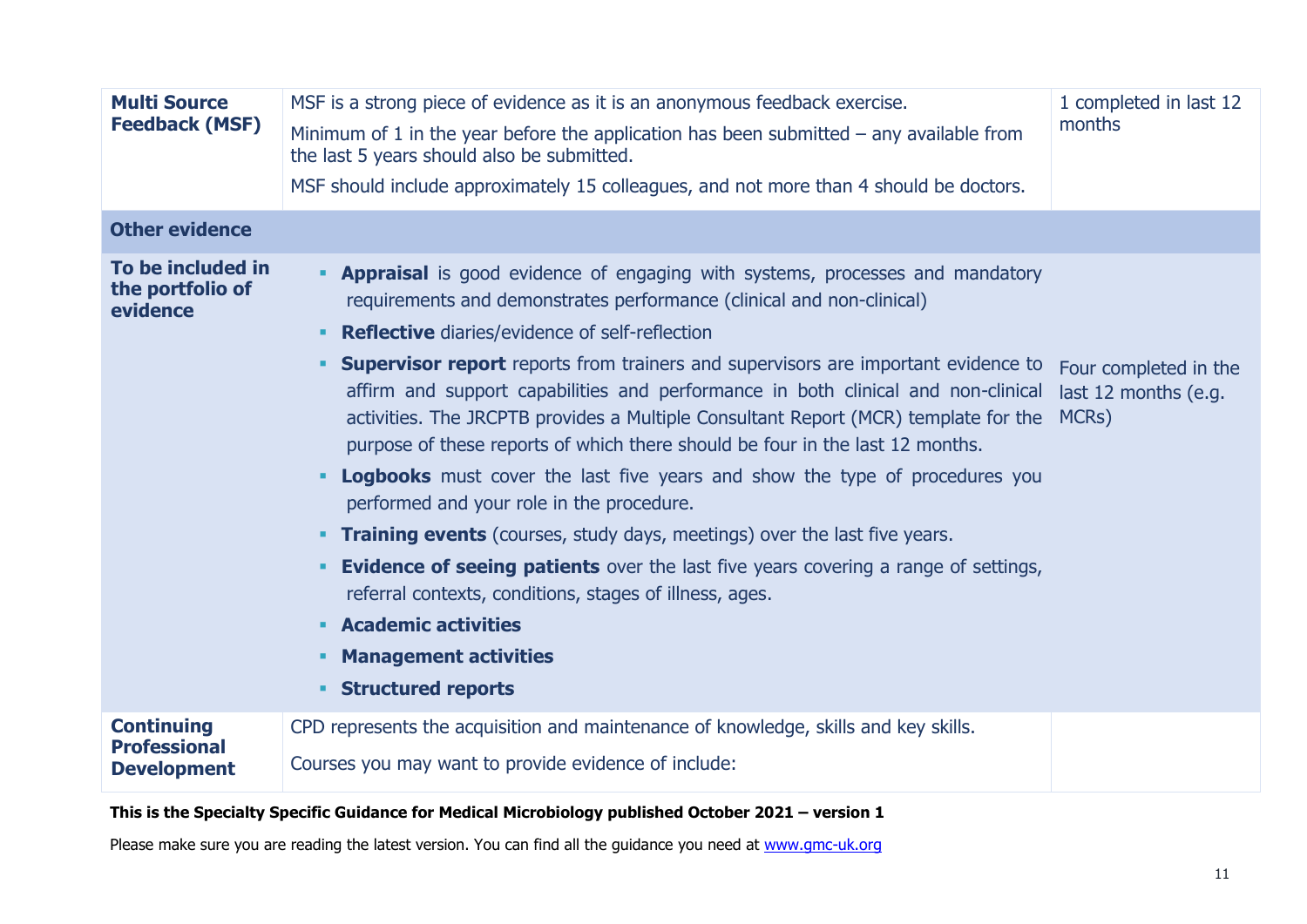| (CPD) | Life support<br>$\mathcal{L}_{\mathcal{A}}$<br>Teaching<br>$\mathcal{L}_{\mathcal{A}}$<br>Simulation<br>$\mathcal{L}_{\mathcal{A}}$<br>Management<br><b>CONTRACTOR</b><br>• Research methodology<br><b>Business</b><br>$\mathcal{L}_{\mathcal{A}}$<br>Communication<br>$\mathcal{L}_{\rm{max}}$<br>Education<br><b>Contract</b> |  |
|-------|---------------------------------------------------------------------------------------------------------------------------------------------------------------------------------------------------------------------------------------------------------------------------------------------------------------------------------|--|
|       | Examples of evidence could include a personal, reflective diary of learning achievements,<br>in addition to detailed evidence of courses attended.                                                                                                                                                                              |  |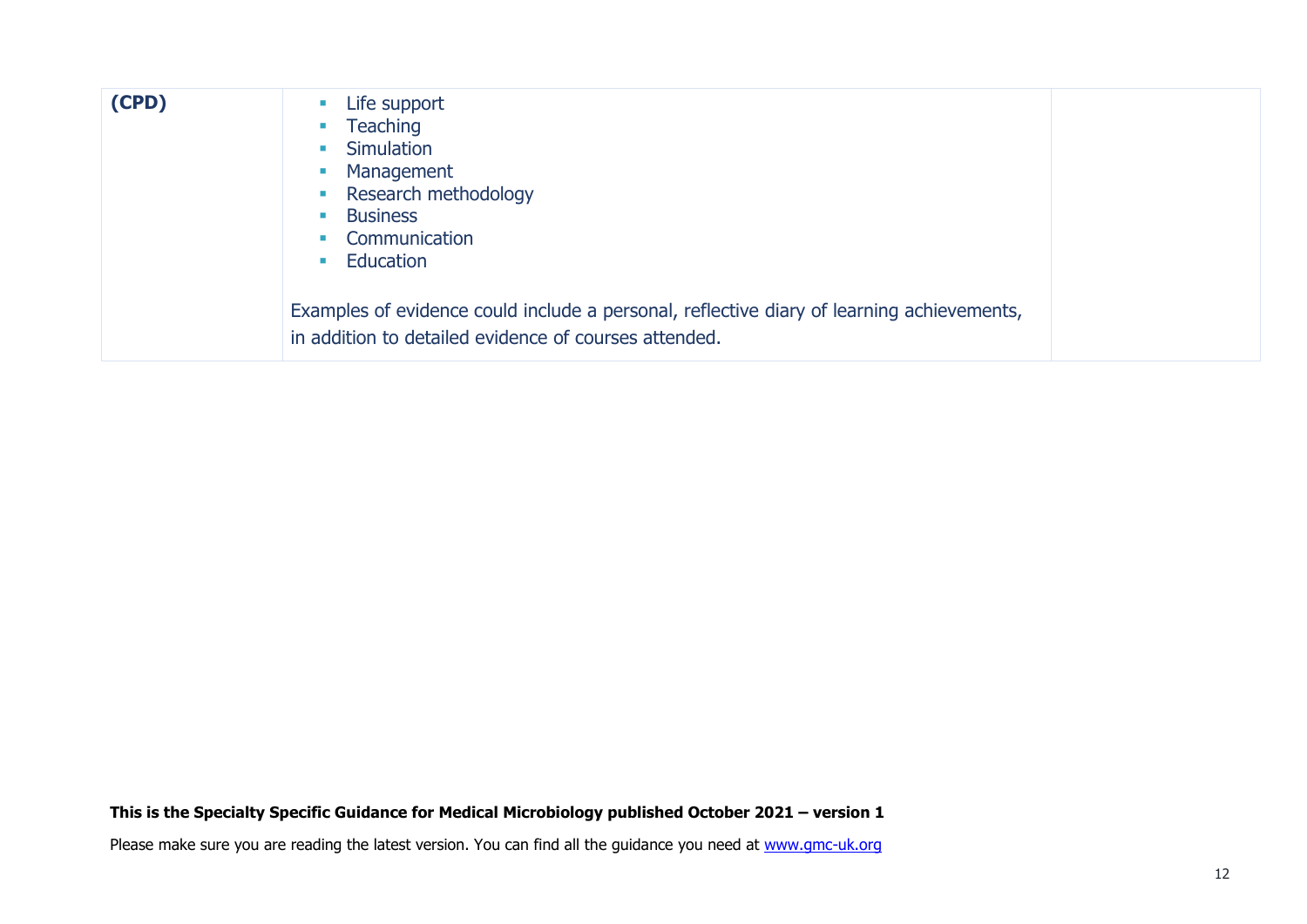# **Evidence of training and qualifications**

Substantial primary evidence for any previous training towards a medical qualification should **only** be submitted if the training is directly relevant to your CESR capabilities **and** dates from the past five years. Otherwise, certificates of completion are sufficient evidence of training.

| <b>Primary medical</b><br>qualification (PMQ) | If you hold full registration with us, you do not need to submit your PMQ as we saw it<br>when we assessed your application for registration.                                                                                                                                                                                                                                             |
|-----------------------------------------------|-------------------------------------------------------------------------------------------------------------------------------------------------------------------------------------------------------------------------------------------------------------------------------------------------------------------------------------------------------------------------------------------|
|                                               | If you do not hold registration, you will need to have your PMQ independently verified by<br>ECFMG before we can grant you full registration with a licence to practise.                                                                                                                                                                                                                  |
|                                               | You can find out more about primary source verification on our website.                                                                                                                                                                                                                                                                                                                   |
|                                               | You only need to get your PMQ verified by ECFMG. The rest of your evidence should be<br>verified in line with our guidance.                                                                                                                                                                                                                                                               |
| <b>Specialist medical</b><br>qualification(s) | Please provide an <b>authenticated copy</b> of any specialist medical qualifications you hold.                                                                                                                                                                                                                                                                                            |
|                                               | Applicants must provide evidence of success in the Membership of the Royal College of<br>Physicians (MRCP) by examination and Fellowship of the Royal College of Pathologists<br>(FRCPath) by examination (Information can be found on the college website).                                                                                                                              |
|                                               | If the applicant does not hold the MRCP and/or FRCPath then they must provide a robust<br>portfolio of evidence of knowledge of the breadth and depth of the curriculum.                                                                                                                                                                                                                  |
|                                               | Applicants in possession of FRCPath should provide <b>a copy</b> of their certificate, but this<br>does not have to be authenticated. This will be checked directly by the Royal College of<br>Pathologists. If evidence of another specialist qualification is being provided, it must be<br>supported by original or authenticated certificates and the curriculum/syllabi or standards |

#### **This is the Specialty Specific Guidance for Medical Microbiology published October 2021 – version 1**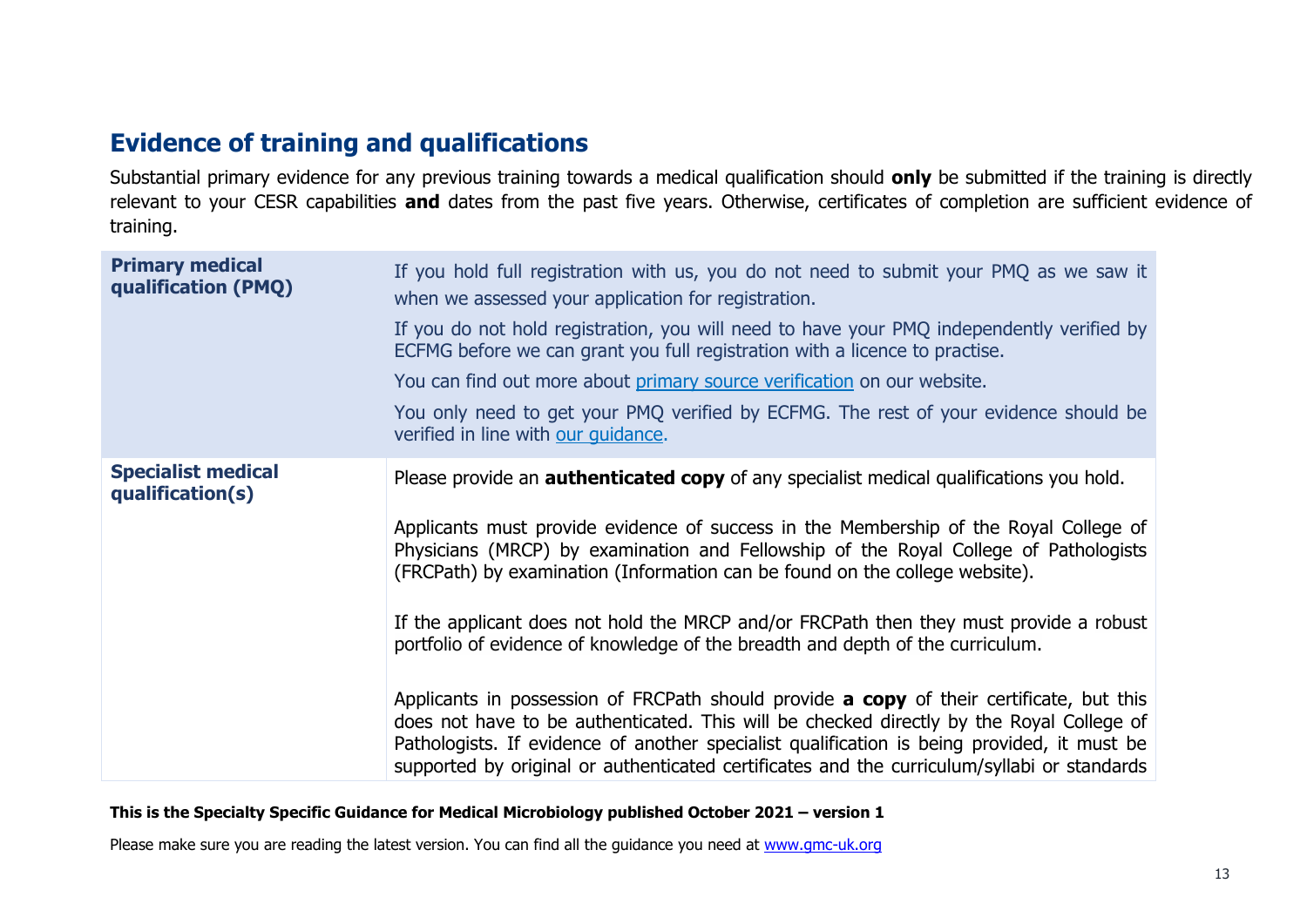|                                   | for its award. Applicants without such evidence will need to submit very robust and clear<br>alternative evidence that they have been assessed to an appropriate level in their specialty<br>if the Board is to be satisfied of equivalence to CCT standards.                                                                                                                                                                                                     |
|-----------------------------------|-------------------------------------------------------------------------------------------------------------------------------------------------------------------------------------------------------------------------------------------------------------------------------------------------------------------------------------------------------------------------------------------------------------------------------------------------------------------|
|                                   | There are no qualifications from outside Europe that enable automatic entry to the<br>Specialist Register in any specialty. An evaluation is made based on an applicant's whole<br>career and therefore two applicants with the same qualifications but different training<br>and/or experience may not receive the same decision.                                                                                                                                |
|                                   | Please list unsuccessful attempts at examinations (where you have not subsequently been<br>successful) in the application form.                                                                                                                                                                                                                                                                                                                                   |
|                                   | If your specialist medical qualification is from outside the UK, please ensure that you<br>provide the following evidence in addition to your qualification:<br>Training curriculum or examination syllabus<br>Formal period assessments completed during training (these may be older than 5<br>years)                                                                                                                                                           |
| <b>Recent specialist training</b> | If you have worked in posts approved for a specialist training programme for a relevant<br>qualification outside the UK in the past five years, please provide an <b>authenticated copy</b><br>of the curriculum or syllabus that was in place when you undertook your training.                                                                                                                                                                                  |
|                                   | If a formal curriculum or syllabus (including assessment methods) is not available, please<br>provide a letter from the awarding body outlining the content of the training programme or<br>examination.                                                                                                                                                                                                                                                          |
|                                   | You must provide evidence of formal periodic assessment during your training. This<br>evidence must have been completed at the time the training was undertaken (if it is<br>completed retrospectively less weight will be given to the information provided). If you do<br>not supply formal assessment documents, the curriculum must demonstrate how you were<br>assessed. A detailed letter of verification from an educational supervisor would satisfy this |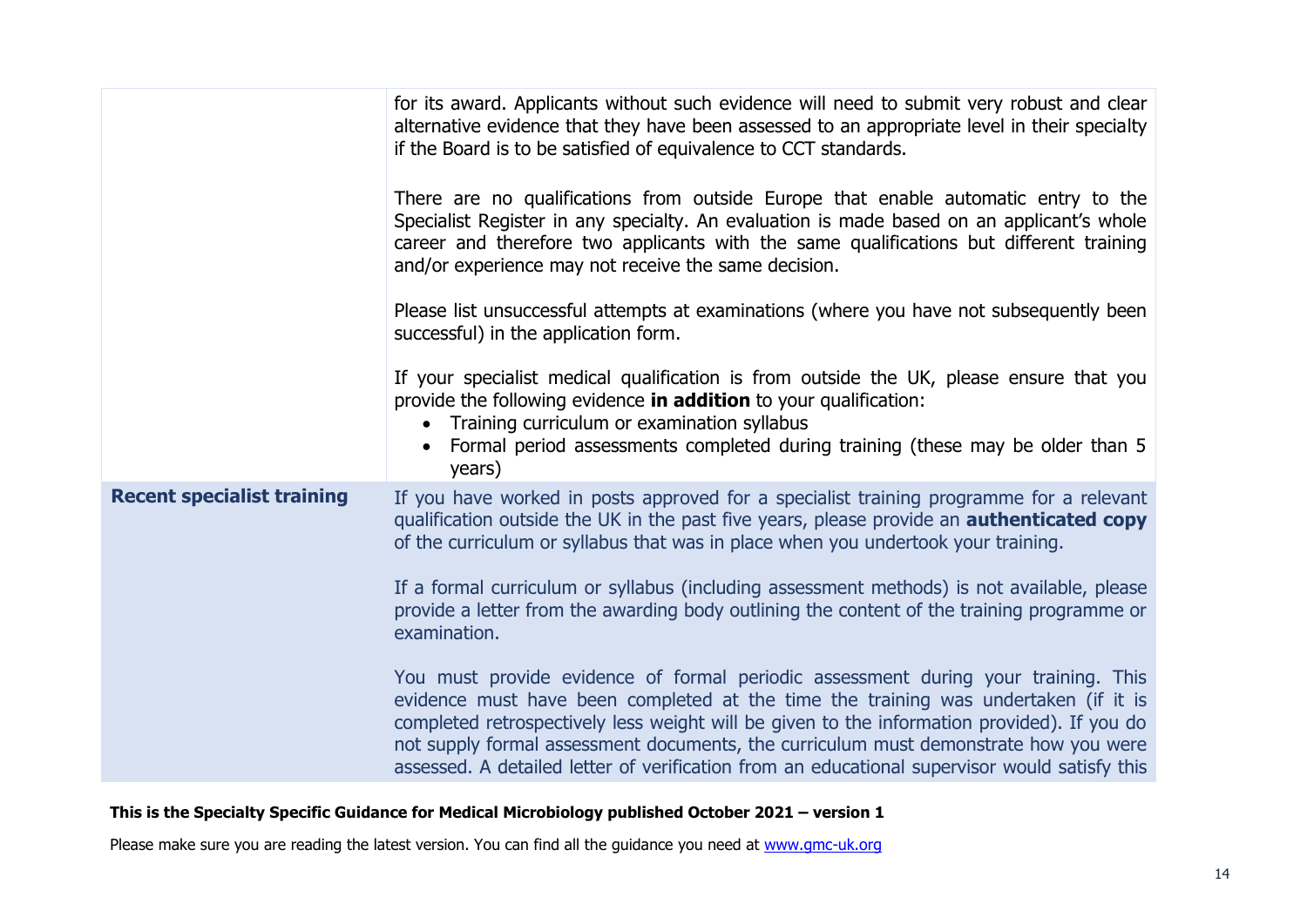|                                                                    | requirement.                                                                                                                                                                                                  |
|--------------------------------------------------------------------|---------------------------------------------------------------------------------------------------------------------------------------------------------------------------------------------------------------|
|                                                                    | If areas for development were highlighted, please provide evidence to demonstrate that<br>you have subsequently addressed them.                                                                               |
|                                                                    | If you have undertaken approved specialty training towards a CCT or CESR(CP) in Medical<br>Microbiology in the UK in the past five years, you should provide a copy of your ARCPs.                            |
| <b>Specialist registration</b><br>outside the UK                   | Please provide an <b>authenticated copy</b> of details of the registration requirements of that<br>authority.                                                                                                 |
| <b>Other relevant</b><br>qualifications and<br><b>certificates</b> | You may also include postgraduate qualifications in other areas if they are relevant to<br>associated capabilities e.g. degrees or diplomas in relevant areas, teaching, management,<br>research methodology. |
|                                                                    | Please provide <b>copies</b> of certificates.                                                                                                                                                                 |

# **Evidence of employment in posts and duties (including training posts)**

**Curriculum Vitae** Information on how you present you CV can be found on the [GMC website.](https://www.gmc-uk.org/registration-and-licensing/join-the-register/registration-applications/specialist-application-guides/specialist-registration-cesr-or-cegpr/how-do-i-structure-my-cv)

**This is the Specialty Specific Guidance for Medical Microbiology published October 2021 – version 1**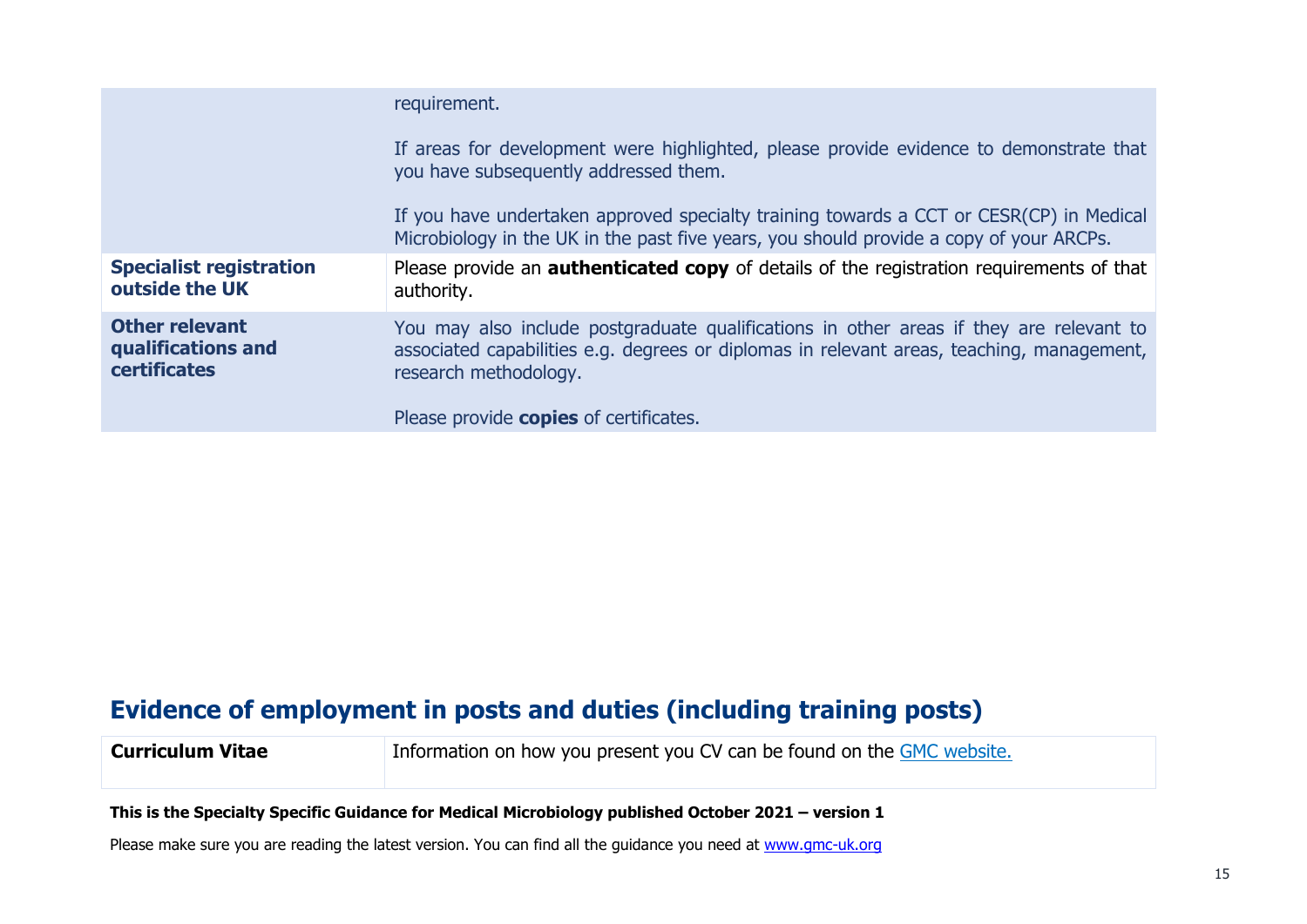| <b>Employment</b><br>contracts of employment       | <b>letters</b> and The information in these letters and contracts must match your CV. They will confirm the<br>following:<br>dates you were in post<br>post title, grade, training<br>type of employment: permanent, fixed term, or part time (including percentage of<br>whole time equivalent)                                                                                                                                                                                                       |
|----------------------------------------------------|--------------------------------------------------------------------------------------------------------------------------------------------------------------------------------------------------------------------------------------------------------------------------------------------------------------------------------------------------------------------------------------------------------------------------------------------------------------------------------------------------------|
| <b>Job descriptions</b>                            | These <b>must</b> match the information in your CV. They will confirm the following:<br>your position within the structure of your department<br>your post title<br>your clinical and non-clinical commitment<br>your involvement in teaching or training.                                                                                                                                                                                                                                             |
| <b>Rotas</b>                                       | You must provide samples of your rotas from the last three years. These should<br>demonstrate your weekly clinical and non-clinical activities. For example, if you worked a<br>1:8 rota, you should submit eight consecutive weeks' rota to represent that placement.                                                                                                                                                                                                                                 |
| Departmental/Unit<br>annual<br>caseload statistics | You should provide departmental and unit caseload statistics, activity data, range and<br>scope of work undertaken in a placement from the last three years.                                                                                                                                                                                                                                                                                                                                           |
| <b>Appraisal</b>                                   | Those working in an NHS or managed environment should submit evidence of annual<br>appraisals. A revalidation or appraisal portfolio would be appropriate (if it is completed<br>retrospectively less weight will be given to the information provided).<br>For non-training posts you should provide evidence of ongoing evaluation of your<br>performance. This may take the format of formal appraisals by the department head or line<br>manager (clinical director, medical director, professor). |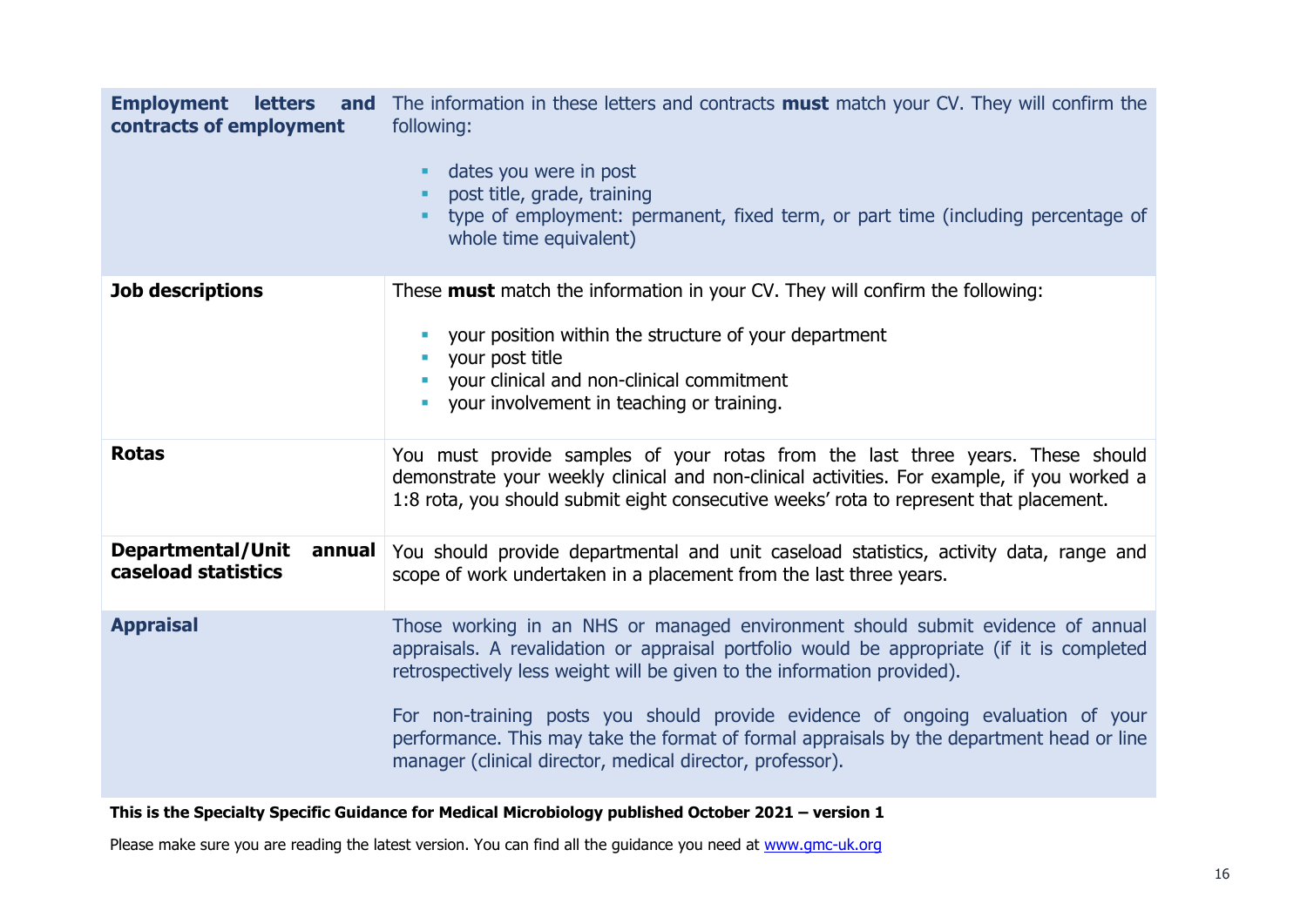|                                       | For those applicants working in independent practice it is recommended that at least one<br>employer appraisal is undertaken and summary documentation of this submitted with the<br>application.<br>Where an applicant is not based in the UK alternative forms of appraisal are strongly<br>advised. Alternative evidence may include letters (written at the time) commenting on your<br>performance. In addition, where no formal appraisal or assessment forms are available you<br>must provide information on the method of career review or progression. |
|---------------------------------------|------------------------------------------------------------------------------------------------------------------------------------------------------------------------------------------------------------------------------------------------------------------------------------------------------------------------------------------------------------------------------------------------------------------------------------------------------------------------------------------------------------------------------------------------------------------|
| $360^\circ$<br>and<br><b>feedback</b> | <b>multi-source</b>   Each MSF will be considered and will be evaluated individually.<br>You should supply evidence of feedback completed at the time from colleagues of all levels<br>(peers, management etc). In addition to MSF, evidence may include letters, references for<br>posts applied for etc.                                                                                                                                                                                                                                                       |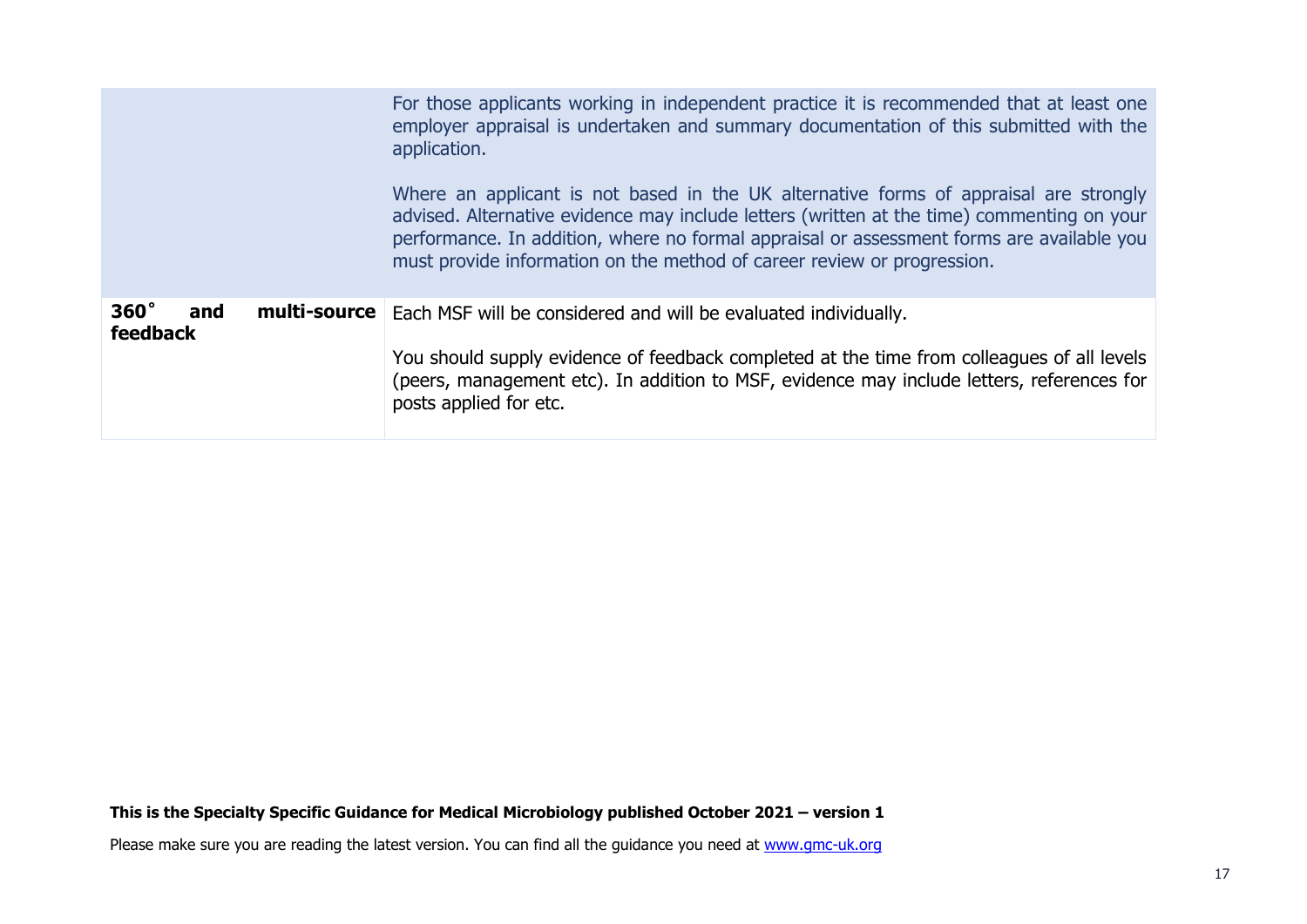# **Generic CiPs**

The suggested documentation is given below each CiP and the overall numbers expected are given in the section above. Each piece of evidence can support more than one CiP and you should cross reference

# **CiP 1: Able to function successfully within NHS organisational and management systems**

# **Key skills:**

- **E** Aware of, and adheres to, the GMC professional requirements.
- **E** Aware of public health issues including population health, social determinants of health and global health perspectives.
- **Demonstrates effective clinical leadership.**
- Demonstrates promotion of an open and transparent culture.
- Keeps up to date through learning and teaching.
- **Demonstrates engagement in career planning.**
- **•** Demonstrates capabilities in dealing with complexity and uncertainty.
- **Aware of the role and processes for commissioning.**
- Aware of the need to use resources wisely.

# **Suggested documentation:**

- Reports from consultants who have worked with you, such as the [Multiple Consultant Report \(MCR\)](https://www.jrcptb.org.uk/assessment/workplace-based-assessment)
- Feedback from a variety of clinical and non-clinical colleagues who have worked with you, such as the Multisource Feedback (MSF)
- **Evidence of taking an active role in governance structures, including service development. This may, for example, the minutes of** meetings for governance and unit management in which the applicant has been involved, MDT meetings, and any documented service development initiatives such as QIPAT.
- Evidence of attendance at an NHS /health service management course

### **This is the Specialty Specific Guidance for Medical Microbiology published October 2021 – version 1**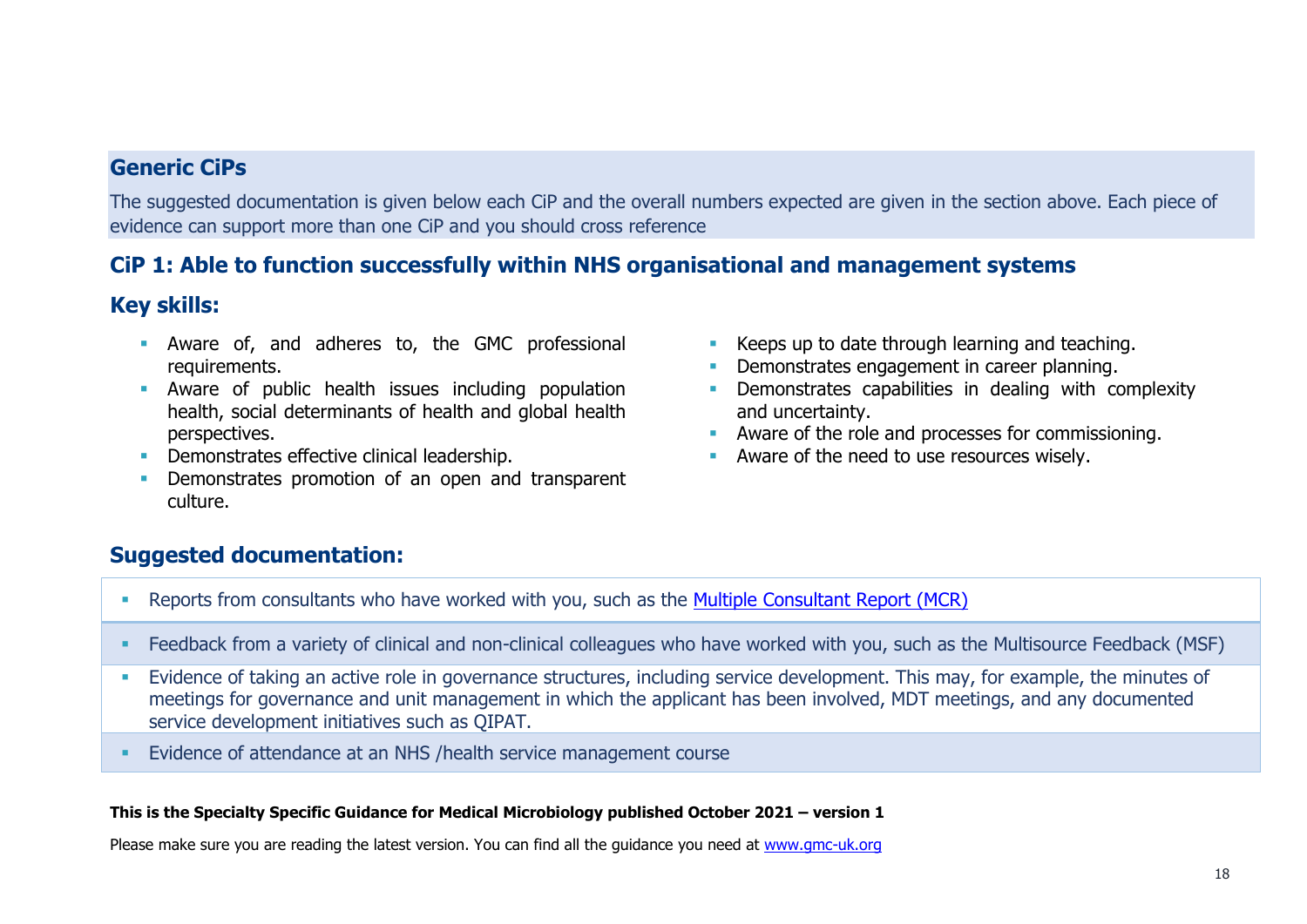# **CiP 2: Able to deal with ethical and legal issues related to clinical practice**

### **Key skills:**

- **EXECT** Aware of national legislation and legal responsibilities, including safeguarding vulnerable groups.
- **EXECTE A** Behaves in accordance with ethical and legal requirements
- **•** Demonstrates ability to offer apology or explanation when appropriate.
- Demonstrate ability to lead the clinical team in ensuring that ethical and legal factors are considered openly and consistently.

# **Suggested documentation:**

- Reports from consultants who have worked with you, such as the MCR, end of placement and appraisal reports
- Feedback from a variety of clinical and non-clinical colleagues who have worked with you, such as the Multisource Feedback (MSF)
- Evidence of ability to assess the mental capacity of patients to make healthcare decisions. Evidence could include:
	- Reflections on cases where you had to assess a patient's mental capacity
- Evidence of involvement in making best interests' decisions, such as:
	- Notes
	- Letters
	- Meeting minutes
- Awareness of relevant legislation, including mental capacity legislation by completion of an online training course, for example:
	- eLfH Mental Capacity Act:<https://www.e-lfh.org.uk/programmes/mental-capacity-act/>
	- CPD Online Mental Capacity Act: <https://cpdonline.co.uk/course/mental-capacity-act/>
	- SCIE Mental Capacity Act:<https://www.scie.org.uk/e-learning/mca>

#### **This is the Specialty Specific Guidance for Medical Microbiology published October 2021 – version 1**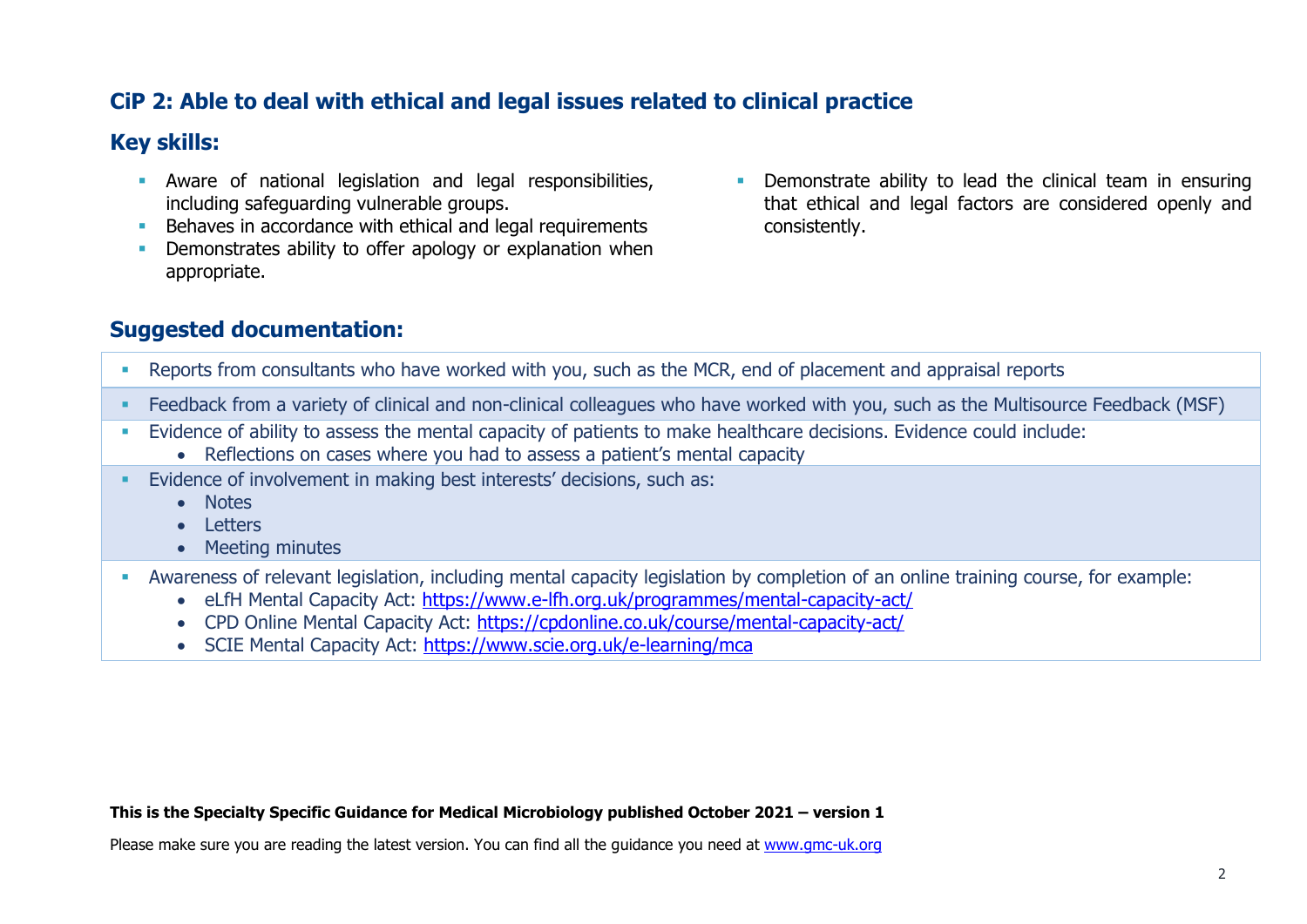# **CiP 3: Communicates effectively and is able to share decision making, while maintaining appropriate situational awareness, professional behaviour and professional judgement**

# **Key skills:**

- **EXECOMMUNICATELY COMMUNICATES** clearly with patients and carers in a variety of settings.
- **EXECOMMUNICATES** effectively with clinical and other professional colleagues.
- **EXECUTE:** Identifies and manages barriers to communication (e.g. cognitive impairment, speech and hearing problems, capacity issues).
- Demonstrates effective consultation skills including effective verbal and non-verbal interpersonal skills.
- **·** Shares decision making by informing the patient, prioritising the patient's goals and wishes, and respecting the patient's beliefs, concerns and expectations.
- Shares decision making with children and young people.
- **EXECUTE:** Applies management and team working skills appropriately, including influencing, negotiating, reassessing priorities and effectively managing complex, dynamic situations.

# **Suggested documentation:**

- Reports from consultants who have worked with you, such as the MCR, end of placement and appraisal reports
- Feedback from a variety of clinical and non-clinical colleagues who have worked with you, such as the Multisource Feedback (MSF)
- **Evidence of your ability to analyse a patient's communication difficulties:** 
	- Reflective diaries
- **EXECO FEEDBACK from patients, such as a patient survey**
- **EXECTE ENTERITY ENDIREY In A SET LA FIGURE 1** Reflective practice entries about patients or families who posed difficulties
- **Exercised learning event**

### **This is the Specialty Specific Guidance for Medical Microbiology published October 2021 – version 1**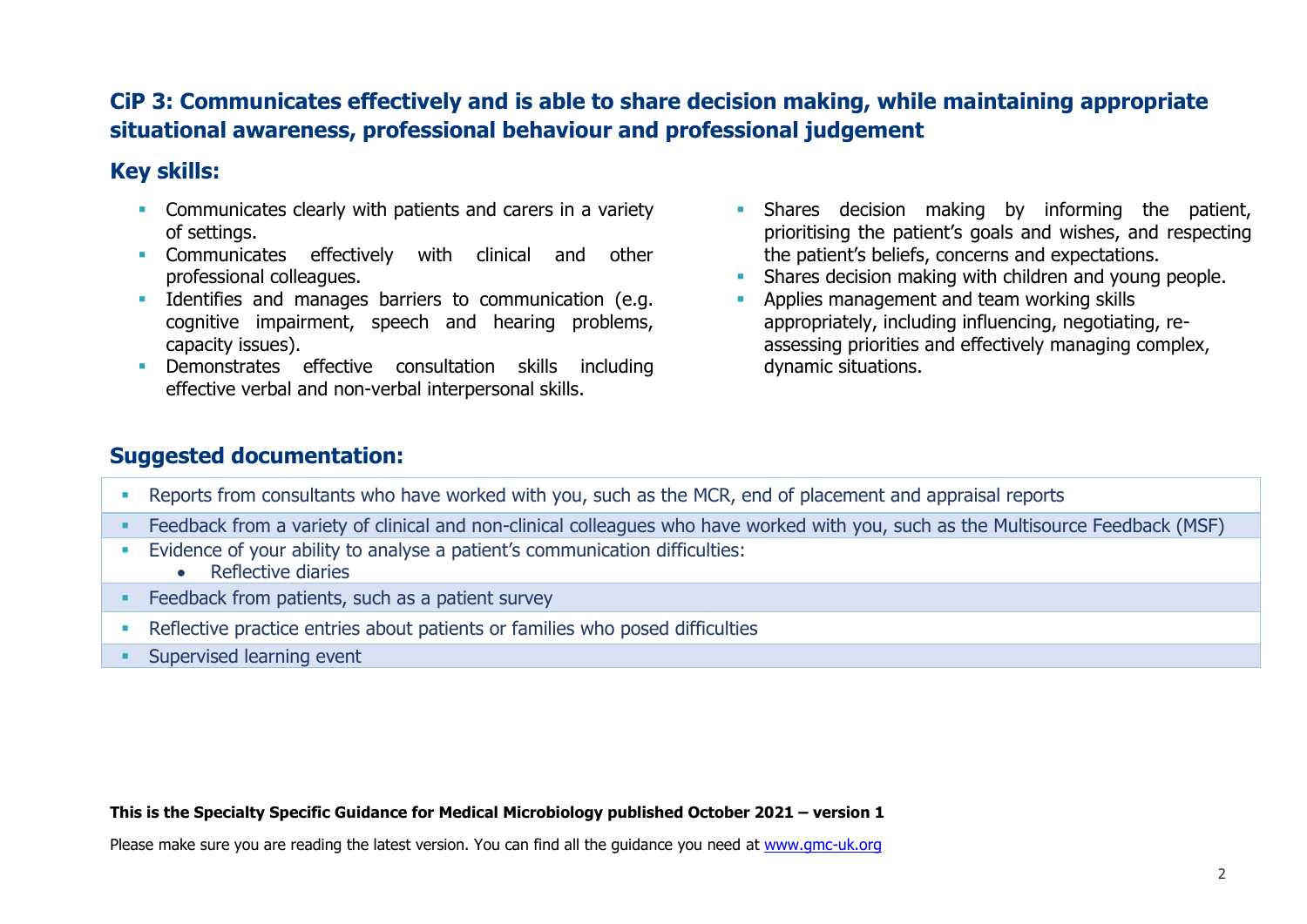# **CiP 4: Is focused on patient safety and delivers effective quality improvement in patient care**

### **Key skills:**

- **■** Makes patient safety a priority in clinical practice
- Raises and escalates concerns where there is an issue with patient safety or quality of care.
- **Demonstrates commitment to learning from patient safety** investigations and complaints.
- **EXECUTE:** Shares good practice appropriately.
- **Contributes to and delivers quality improvement.**
- **Understands basic Human Factors principles and practice** at individual, team, organisational and system levels
- **■** Understands the importance of non-technical skills and crisis resource management.
- Recognises and works within limit of personal competence
- Avoids organising unnecessary investigations or prescribing poorly evidenced treatments.

### **Suggested documentation:**

- Reports from consultants who have worked with you, such as the MCR, end of placement and appraisal reports
- Feedback from a variety of clinical and non-clinical colleagues who have worked with you, such as the Multisource Feedback (MSF)
- Reflective practice entries about patients or families who posed difficulties
- Evidence that you have arranged and attended meetings about a patient with Social Services or other non-health organisations. For example:
	- Meeting minutes, demonstrating your attendance and participation
	- Invites sent from you demonstrating arranging meetings
- **E** Supervised learning event
- Documented evidence of development of procedures to improve inter-service and inter-agency communication, you will need to demonstrate your involvement in the new procedure and its effectiveness e.g. project report, letter from supervisor
- **•** Specific quality improvement activity, such as a QIPAT
- Copies of letters you have written to NHS and non-NHS services involved with patients

### **This is the Specialty Specific Guidance for Medical Microbiology published October 2021 – version 1**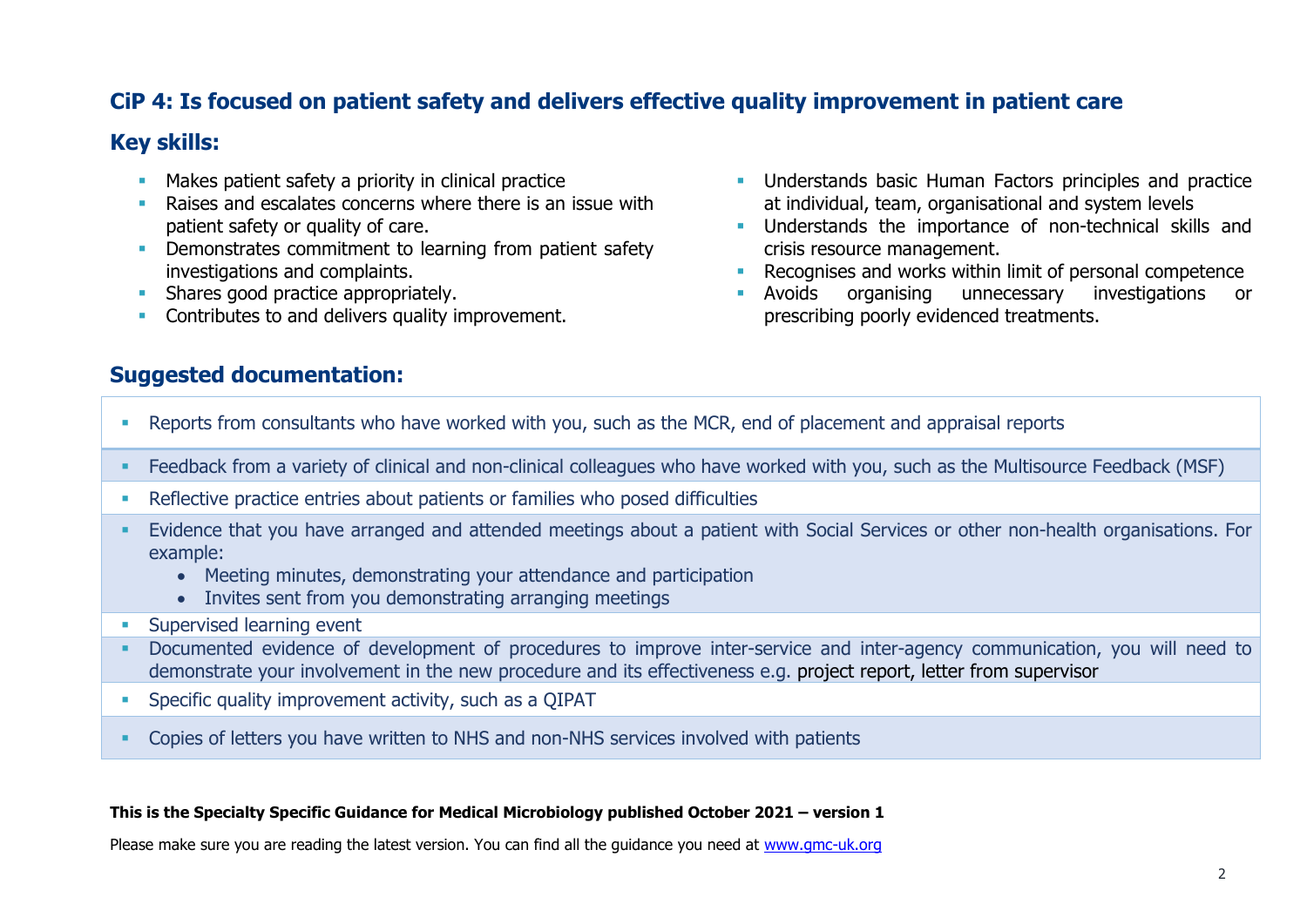# **CiP 5: Carries out research and manages data appropriately**

# **Key skills:**

- **EXECT** Manages clinical information / data appropriately.
- **Understands principles of research and academic writing.**
- **•** Demonstrates ability to carry out critical appraisal of the literature.
- **EXECUTE:** Understands the role of evidence in clinical practice and demonstrates shared decision making with patients.
- **EXECUTE:** Demonstrates appropriate knowledge of research methods, including qualitative and quantitative approaches in scientific enquiry.
- **EXECUTE:** Demonstrates appropriate knowledge of research principles and concepts and the translation of research into practice.
- **EXECT** Follows guidelines on ethical conduct in research and consent for research.
- **■** Understands public health epidemiology and global health patterns.
- **EXECOGNISES potential of applied informatics, genomics,** stratified risk and personalised medicine and seeks advice for patient benefit when appropriate.

# **Suggested documentation:**

- Reports from consultants who have worked with you, such as the MCR, end of placement and appraisal reports
- **EXECT ADDE FEEDBACK from a variety of clinical and non-clinical colleagues who have worked with you, such as the Multisource Feedback (MSF)**
- Evidence of completion of Good Clinical Practice (GCP) training:
	- [www.nihr.ac.uk/health-and-care-professionals/learning-and-support/good-clinical-practice](https://www.nihr.ac.uk/health-and-care-professionals/learning-and-support/good-clinical-practice.htm)
- Documented evidence of research activity. This may include evidence of:
	- Helping in a project
	- Reviewing research papers / grants
	- Writing and co-authoring research papers
	- Contributing to research projects
- **•** Presentations either lectures (podium presentations) or poster presentations
- **Publications**

### **This is the Specialty Specific Guidance for Medical Microbiology published September 2021 – version 1**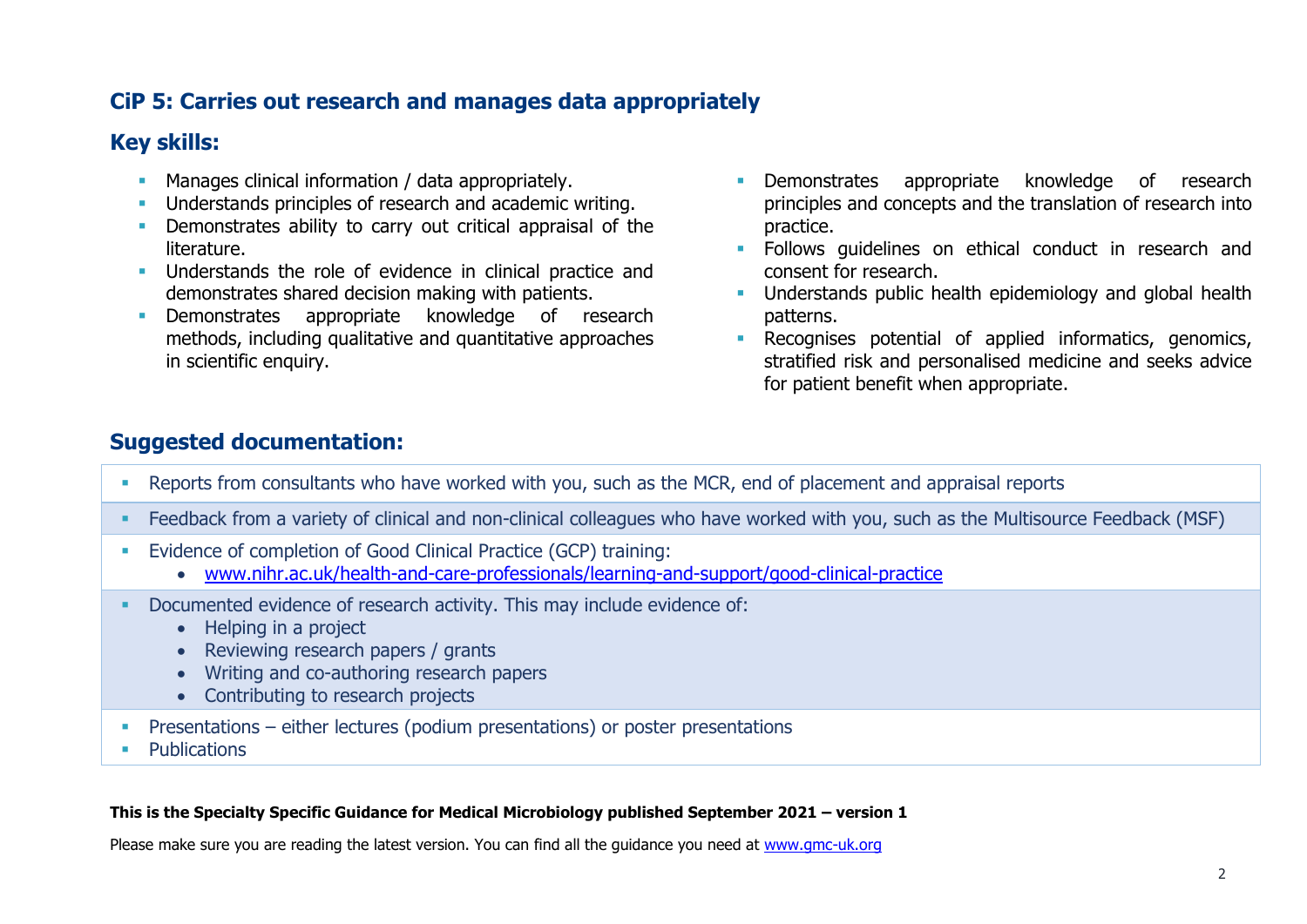# **CiP 6: Acts as a clinical teacher and clinical supervisor**

### **Key skills:**

- **EXECT** Delivers effective teaching and training to medical students, junior doctors and other healthcare professionals
- **Delivers effective feedback with action plan.**
- **EXECUTE:** Able to supervise less experienced trainees in their clinical assessment and management of patients.
- **EXECUTE:** Able to supervise less experienced trainees in carrying out appropriate practical procedures.
- **EXECT** Able to act as a clinical supervisor to doctors in earlier stages of training.

# **Suggested documentation:**

- Reports from consultants who have worked with you, such as the MCR, end of placement and appraisal reports
- Feedback from a variety of clinical and non-clinical colleagues who have worked with you, such as the Multisource Feedback (MSF)
- Completion of relevant training course(s), such as teaching, appraisal, management or leadership courses
- **Example 2** Feedback from formal teaching sessions to medical and non-medical staff:
	- Teaching Observation SLE (TO)
	- Feedback forms from attendees

#### **This is the Specialty Specific Guidance for Medical Microbiology published September 2021 – version 1**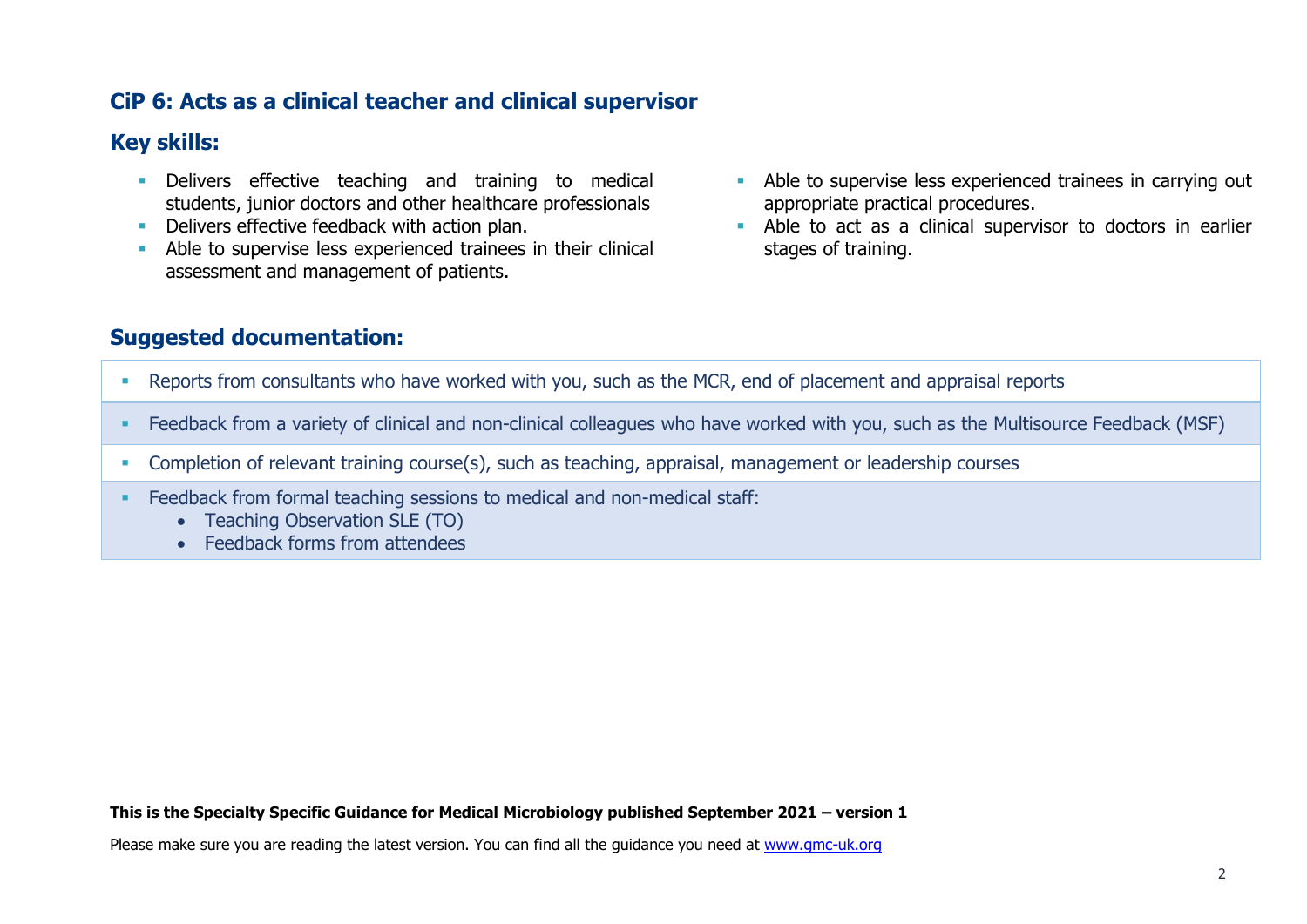# **Specialty Specific CiPs**

Applicants must demonstrate that they are currently practising at the level of 'entrusted to act independently' in all specialty CiPs. Further detail regarding the descriptors for the key skills in each specialty specific CiP can be found in the [curriculu](https://www.gmc-uk.org/education/standards-guidance-and-curricula/curricula/medical-microbiology-curriculum)m.

# **Specialty CiP 1: Able to provide clinical leadership and support to the laboratory**

# **Key skills:**

- **•** Demonstrates awareness of developments, both scientific and managerial, that may affect the delivery of diagnostic Microbiology (Bacteriology, Virology, Mycology and Parasitology) services.
- **EXECUTE:** Understands legislation relevant to diagnostic Microbiology laboratories including that related to Health and Safety.
- **•** Demonstrates knowledge and understanding of methods of microbiological investigation.
- **•** Demonstrates ability to select and advise on appropriate microbiological tests for clinical investigation and to oversee appropriate turnaround times.
- Demonstrates knowledge and understanding of Microbiological (Bacteriology, Virology, Mycology and Parasitology) method validation and verification, and the

concepts of sensitivity and specificity as applied to Microbiological tests.

- **EXECTE:** Demonstrates ability to effectively use and oversee Internal Quality Control (IQC) and External Quality Assurance (EQA) data to assure the overall quality of microbiological diagnostics.
- Demonstrates knowledge and understanding of Laboratory Information Management Systems (LIMS) and other Healthcare Information Technology systems, including understanding relevant information governance legislation.
- **E** Demonstrates ability to work effectively and provide clinical leadership in a multidisciplinary team within the diagnostic Microbiology laboratory.
- Able to evaluate and oversee the introduction of novel laboratory tests.

# **Suggested documentation:**

- Reports from consultants who have worked with you, such as the MCR, end of placement and appraisal reports
- Minimum of **one of each** of the below supervised learning events (SLEs):

### **This is the Specialty Specific Guidance for Medical Microbiology published September 2021 – version 1**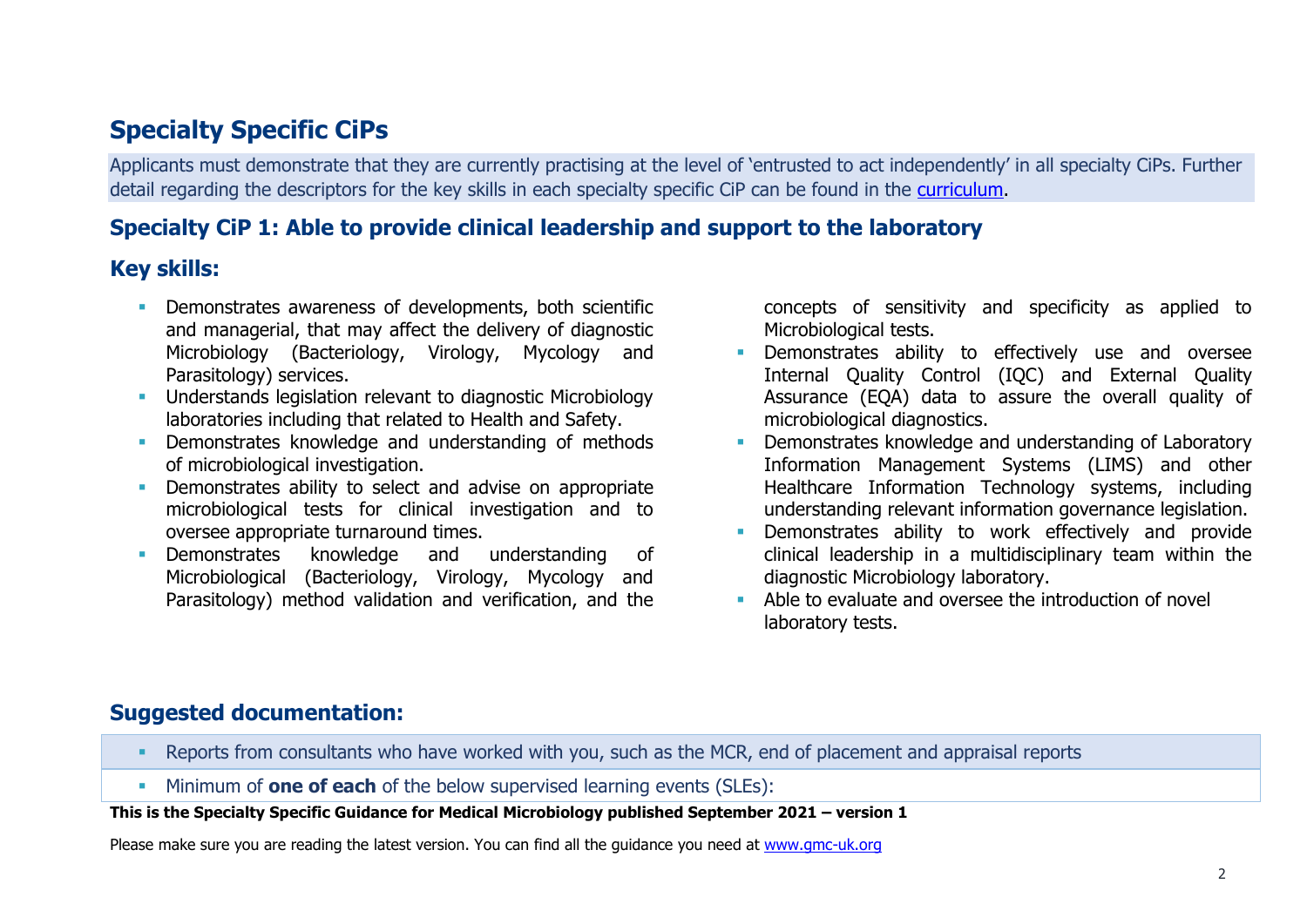|   | $\circ$ CbD<br><b>Mini CEX</b><br>$\Omega$                                                                                                                                                                                                                                                                     |
|---|----------------------------------------------------------------------------------------------------------------------------------------------------------------------------------------------------------------------------------------------------------------------------------------------------------------|
|   | Evidence of practical procedures (eg DOPS) – minimum of four across breadth of MM/MV laboratory practice<br>Evidence of performance of duties in complex tasks involving teamwork or interacting with other professional staff. Examples                                                                       |
|   | include clinicopathological evaluation and reporting of diagnostic material, presentation of a case at a multidisciplinary team<br>meeting, or contributing to quality assurance and audit processes in both clinical and laboratory settings<br>$\circ$ Evaluation of clinical events (ECE) - minimum of four |
|   | Evidence of active involvement in service audit or development projects (eg QIPAT)                                                                                                                                                                                                                             |
| D | Feedback from formal teaching sessions to medical and non-medical staff:<br>○ Teaching Observation (TO)                                                                                                                                                                                                        |
|   | Reflective practice                                                                                                                                                                                                                                                                                            |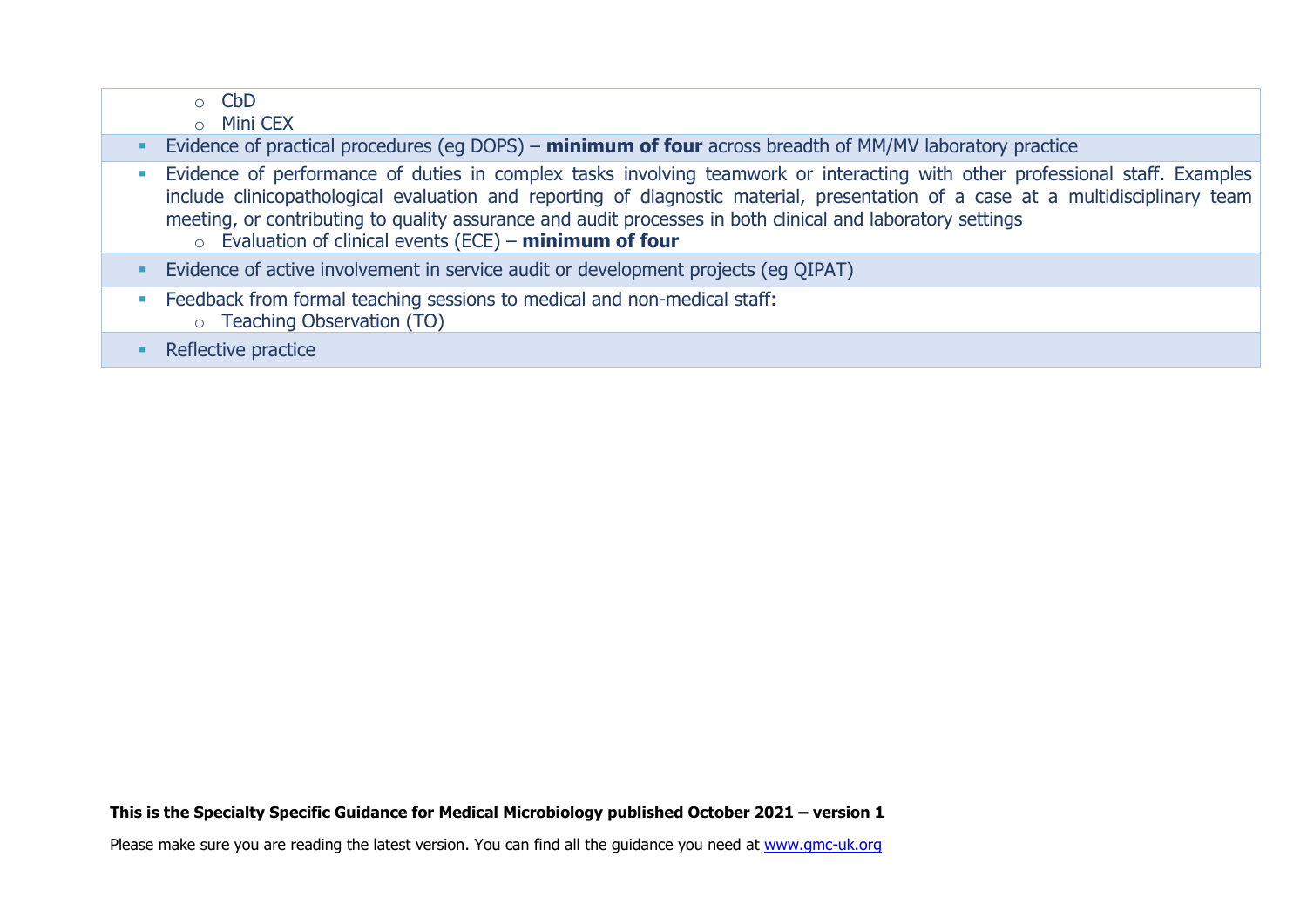# **Specialty CiP 2: Able to use the laboratory service effectively in the investigation, diagnosis and management of infection**

# **Key skills:**

- **EXECUTE:** Demonstrates understanding of the biology of microorganisms that may cause diseases in humans and the principles of the host-pathogen interaction.
- **•** Demonstrates ability to effectively advise on appropriate Microbiological (Bacteriology, Virology, Mycology and Parasitology) investigations.
- **•** Demonstrates an understanding of the human microbiome. colonising organisms, and the features of pathological infection.
- **EXECTE Demonstrates ability to effectively use microbiological and** other data, to form an appropriate differential diagnosis.
- **EXECUTE:** Demonstrates knowledge and understanding of national and international microbiological guidelines.
- **E** Demonstrates ability to liaise effectively with other specialty diagnostic services.
- Able to inform and develop local quidelines and standard operating practice (SOP's).

# **Suggested documentation:**

- Reports from consultants who have worked with you, such as the MCR, end of placement and appraisal reports
- Minimum of **one of each** of the below supervised learning events (SLEs):
	- o CbD
	- o Mini CEX
- **Evidence of performance of duties in complex tasks involving teamwork or interacting with other professional staff. Examples** include clinicopathological evaluation and reporting of diagnostic material, presentation of a case at a multidisciplinary team meeting, or contributing to quality assurance and audit processes in both clinical and laboratory settings
	- o Evaluation of clinical events (ECE) **minimum of four**
- **Evidence of active involvement in service audit or development projects (eq QIPAT)**
- **Example 2** Feedback from formal teaching sessions to medical and non-medical staff: o Teaching Observation (TO)
- Reflective practice

### **This is the Specialty Specific Guidance for Medical Microbiology published October 2021 – version 1**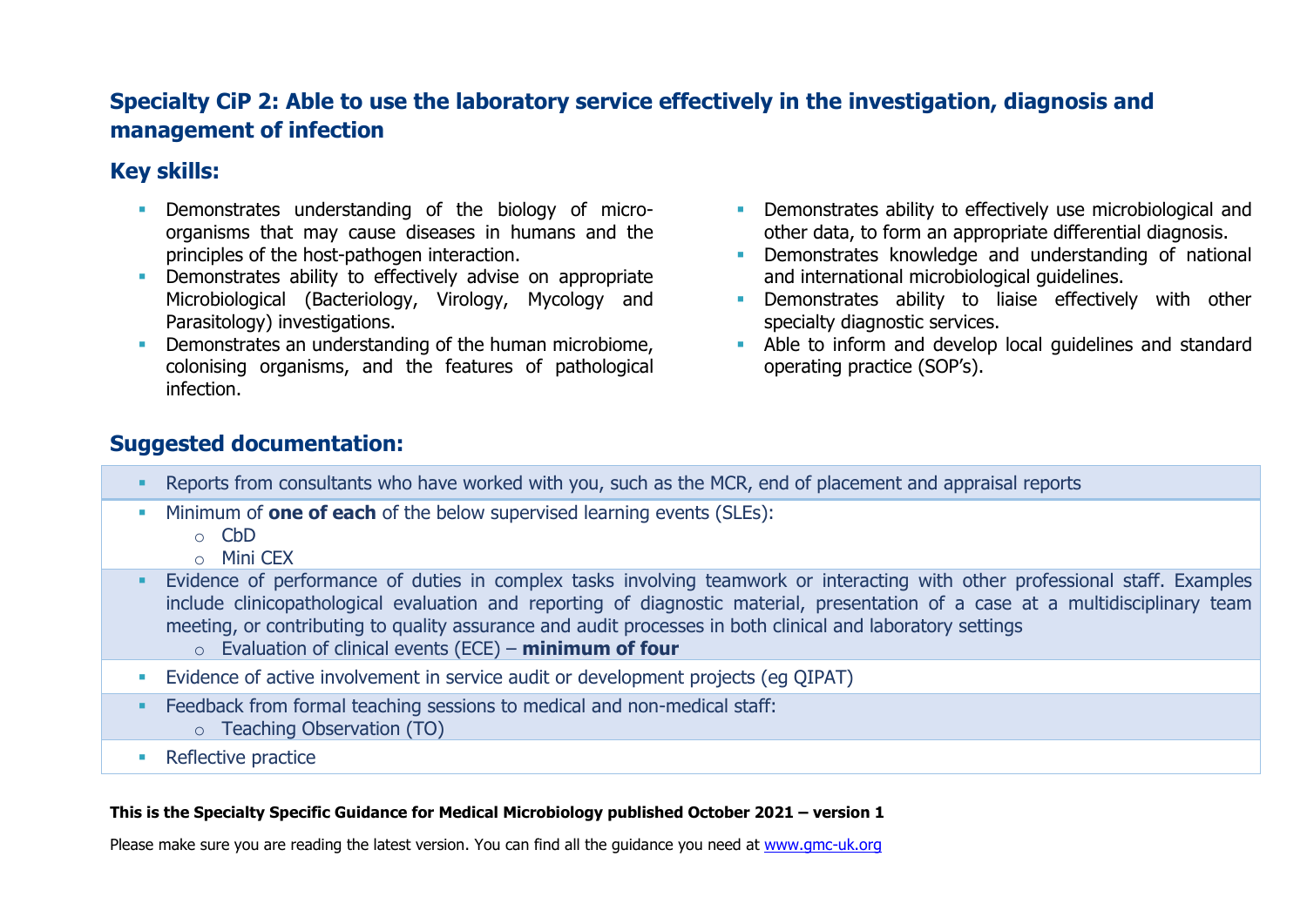# **Specialty CiP 3: Able to advise on infection prevention, control and immunisation**

# **Key skills:**

- **Demonstrates knowledge and understanding of Standard** Precautions in Infection Prevention and Control (IP&C) and ability to advise on the appropriate use of Personal Protective Equipment (PPE).
- Demonstrates knowledge and understanding of Transmission-based Precautions in IP&C, including appropriate patient isolation and cohorting.
- Demonstrates knowledge and understanding of microbiological surveillance including patient screening methods, organism typing and genome sequencing methodologies.
- Applies knowledge and understanding of microbiological surveillance to prevention and control of Healthcare Associated Infection (HCAI).
- **•** Demonstrates ability to participate in managing outbreaks or significant cross-infection incidents in the healthcare setting.
- **•** Demonstrates knowledge and understanding of the healthcare environment and equipment as potential sources of infection.
- **EXECUTE:** Demonstrates knowledge and understanding of public health implications of specific communicable diseases and the importance of appropriate public health notification and intervention.
- **•** Demonstrates knowledge and understanding of the publichealth aspects of vaccine-preventable infections and the benefits of vaccination.
- **•** Demonstrates ability to advise appropriately on the use of active and passive immunisation, including in immunocompromised patients and in outbreaks.

# **Suggested documentation:**

- Reports from consultants who have worked with you, such as the MCR, end of placement and appraisal reports
- Minimum of **one of each** of the below supervised learning events (SLEs):
	- o ACAT
	- o CbD
	- $\circ$  Mini CFX
- **Evidence of performance of duties in complex tasks involving teamwork or interacting with other professional staff. Examples** include clinicopathological evaluation and reporting of diagnostic material, presentation of a case at a multidisciplinary team meeting, or contributing to quality assurance and audit processes in both clinical and laboratory settings

### **This is the Specialty Specific Guidance for Medical Microbiology published October 2021 – version 1**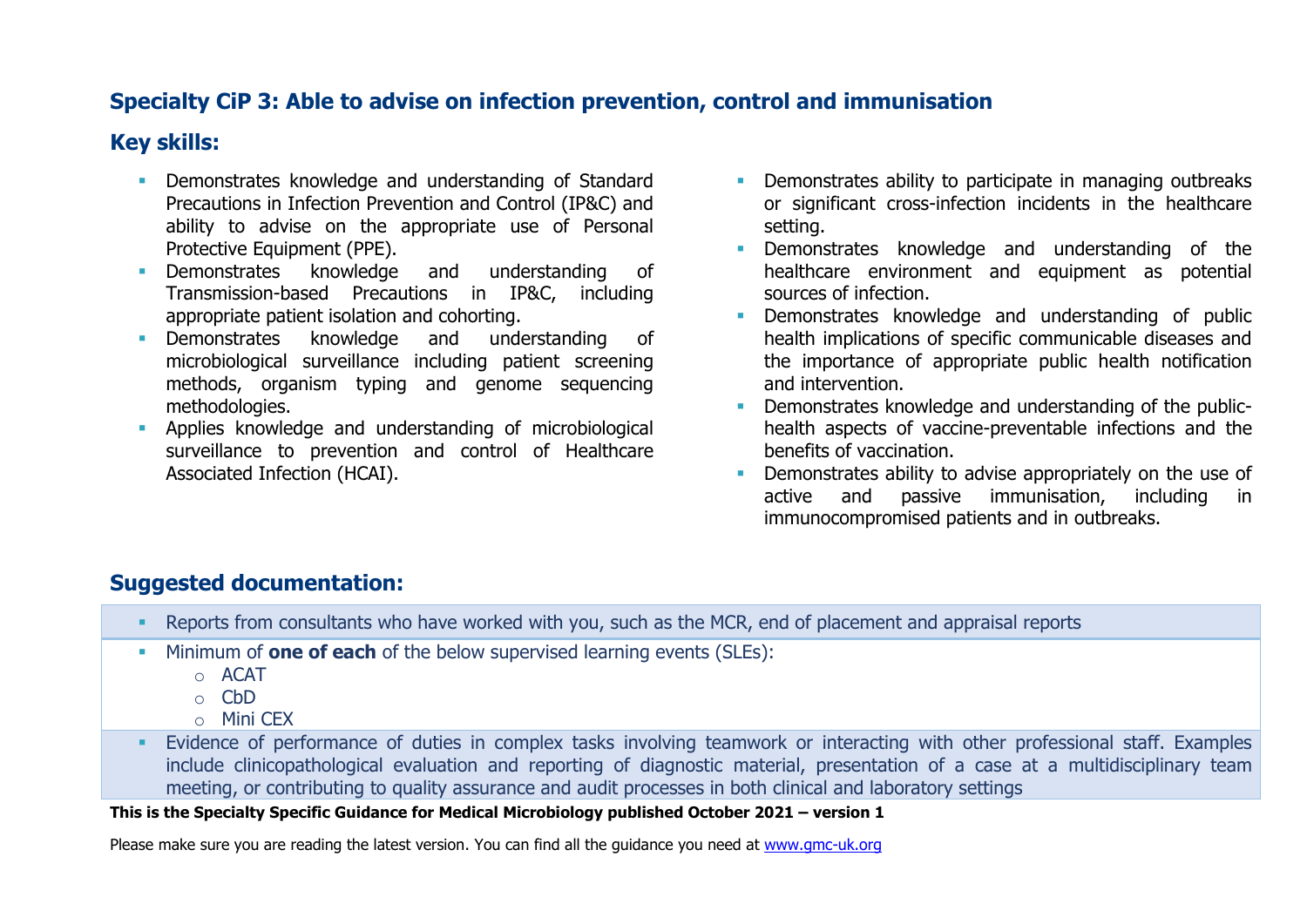| $\circ$ Evaluation of clinical events (ECE) – minimum of four                                                  |
|----------------------------------------------------------------------------------------------------------------|
| Evidence of active involvement in service audit or development projects (eg QIPAT)                             |
| Feedback from formal teaching sessions to medical and non-medical staff:<br><b>O</b> Teaching Observation (TO) |
| Reflective practice                                                                                            |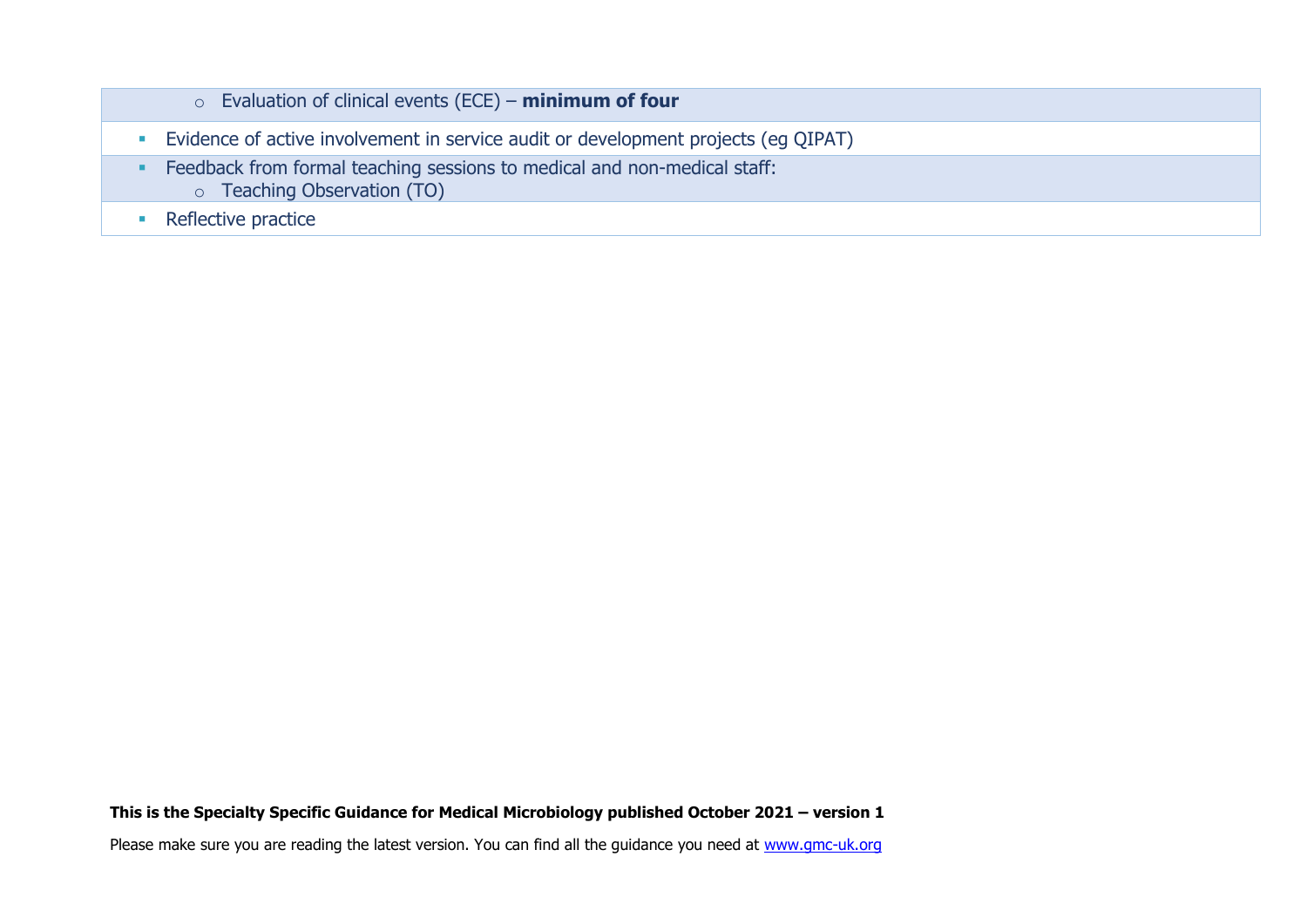# **Specialty CiP 4: Able to manage and advise on important clinical syndromes where infection is in the differential diagnosis**

# **Key skills:**

- **EXEC** Demonstrates ability to take a comprehensive patient history, including when appropriate, travel, occupational, contact drug, transfusion and sexual history, and ensures history is accurately recorded.
- Demonstrates ability to perform an accurate clinical examination and to clearly record examination findings.
- **EXECUTE:** Demonstrates ability to form an appropriate differential diagnosis based on patient history, clinical examination findings and investigations.
- Demonstrates ability to formulate and advise on or implement a safe and appropriate management plan.
- **•** Demonstrates ability to assess, investigate, diagnose and advise on, or directly manage all aspects of suspected or proven community acquired infection.
- **•** Demonstrates ability to assess, investigate, diagnose and advise on, or manage all aspects of suspected or proven healthcare associated infection.
- Demonstrates ability to assess, investigate, diagnose and advise on, or directly manage all aspects of suspected or proven infection in immunocompromised patients, including those infected with HIV.

# **Suggested documentation:**

- Reports from consultants who have worked with you, such as the MCR, end of placement and appraisal reports
- Minimum of **one of each** of the below supervised learning events (SLEs):
	- o ACAT
	- o CbD
	- o Mini CEX
- **Evidence of performance of duties in complex tasks involving teamwork or interacting with other professional staff. Examples** include clinicopathological evaluation and reporting of diagnostic material, presentation of a case at a multidisciplinary team meeting, or contributing to quality assurance and audit processes in both clinical and laboratory settings o Evaluation of clinical events (ECE) – **minimum of four**

### **This is the Specialty Specific Guidance for Medical Microbiology published October 2021 – version 1**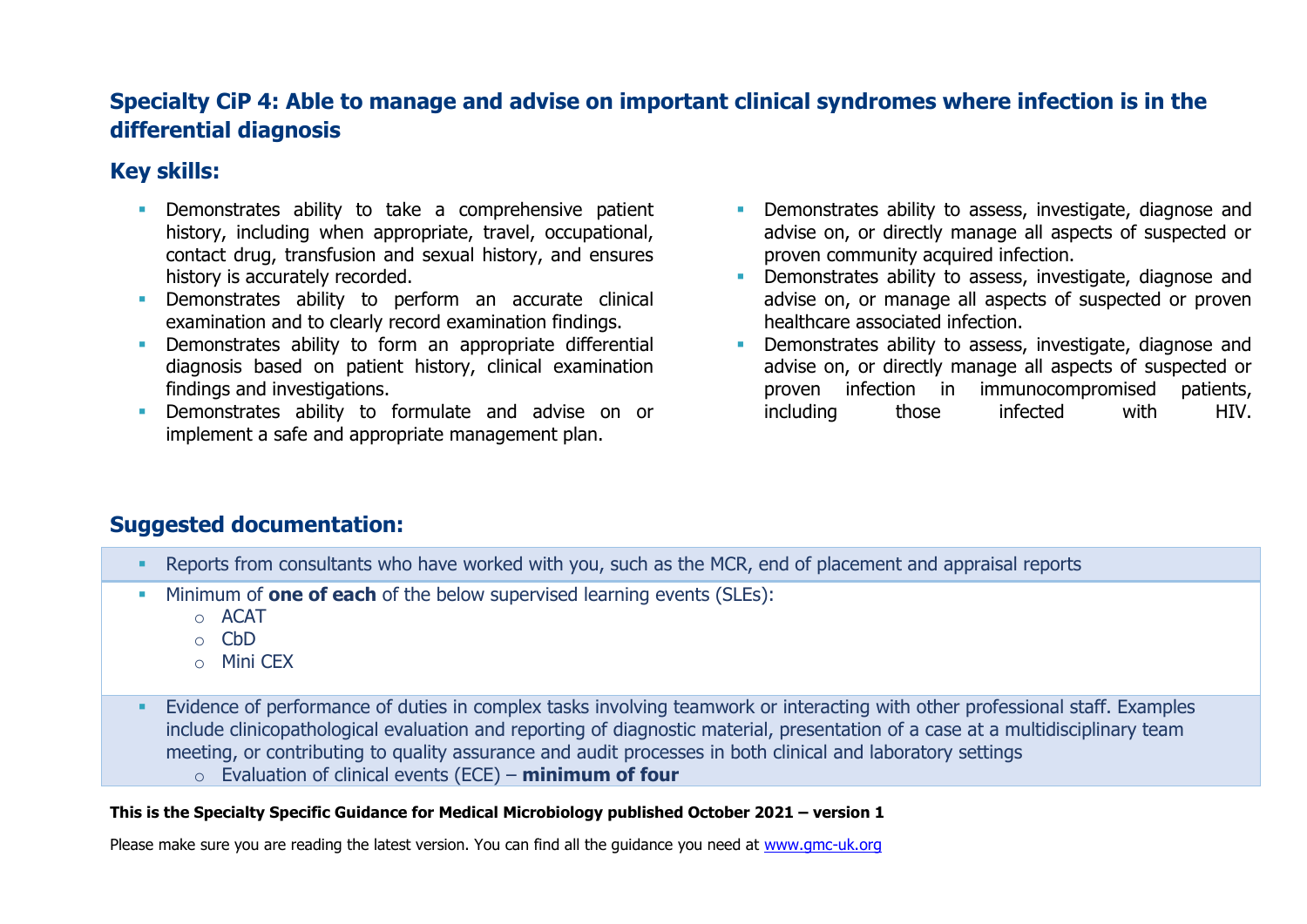**Evidence of active involvement in service audit or development projects (eg QIPAT) •** Feedback from formal teaching sessions to medical and non-medical staff: o Teaching Observation (TO) ■ Reflective practice ■ Patient feedback

**This is the Specialty Specific Guidance for Medical Microbiology published October 2021 – version 1**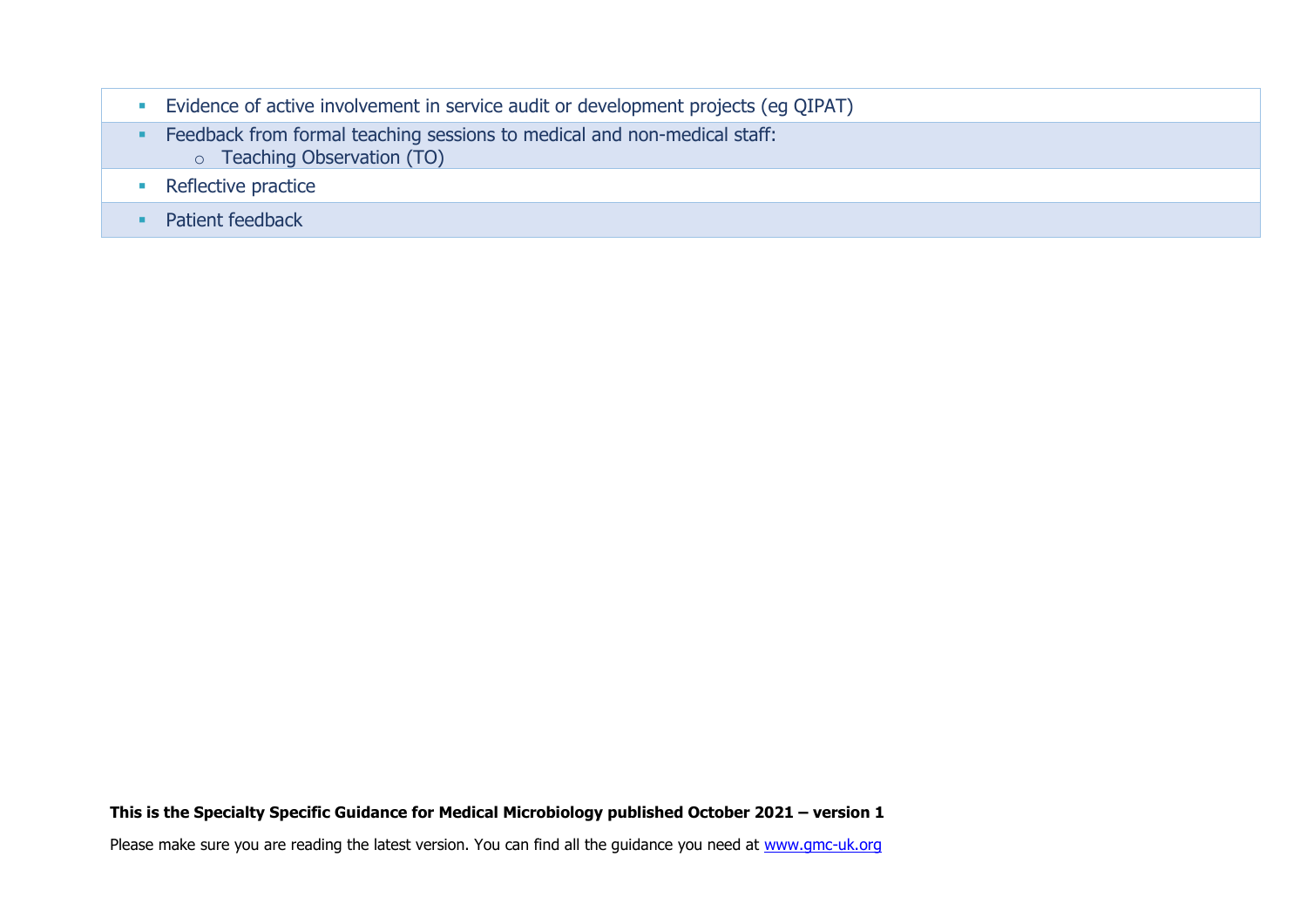# **Specialty CiP 5: Able to lead on and advise on treatment with and stewardship of antimicrobials**

### **Key skills:**

- **•** Demonstrates appropriate use and ability to advise on the appropriate use and stewardship of antimicrobials, including antibiotics, antivirals, antifungals, anti-protozoal and anti-parasitic agents.
- **•** Demonstrates ability to provide leadership and education on the appropriate use and stewardship of antimicrobials,

including use and implementation of evidence-based empiric and pathogen-specific antimicrobial guidelines.

- **•** Demonstrates understanding of the global problem of increasing antimicrobial resistance (AMR).
- Demonstrates ability to advise and lead on the appropriate use of an outpatient parenteral antimicrobial therapy (OPAT) service.

### **Suggested documentation:**

- Reports from consultants who have worked with you, such as the MCR, end of placement and appraisal reports
- Minimum of **one of each** of the below supervised learning events (SLEs):
	- o ACAT
	- o CbD
	- o Mini CEX
- **Evidence of performance of duties in complex tasks involving teamwork or interacting with other professional staff. Examples** include clinicopathological evaluation and reporting of diagnostic material, presentation of a case at a multidisciplinary team meeting, or contributing to quality assurance and audit processes in both clinical and laboratory settings
	- o Evaluation of clinical events (ECE) **minimum of four**
- **Evidence of active involvement in service audit or development projects (eq QIPAT)**
- Feedback from formal teaching sessions to medical and non-medical staff: o Teaching Observation (TO)
- Reflective practice
- Patient feedback

### **This is the Specialty Specific Guidance for Medical Microbiology published October 2021 – version 1**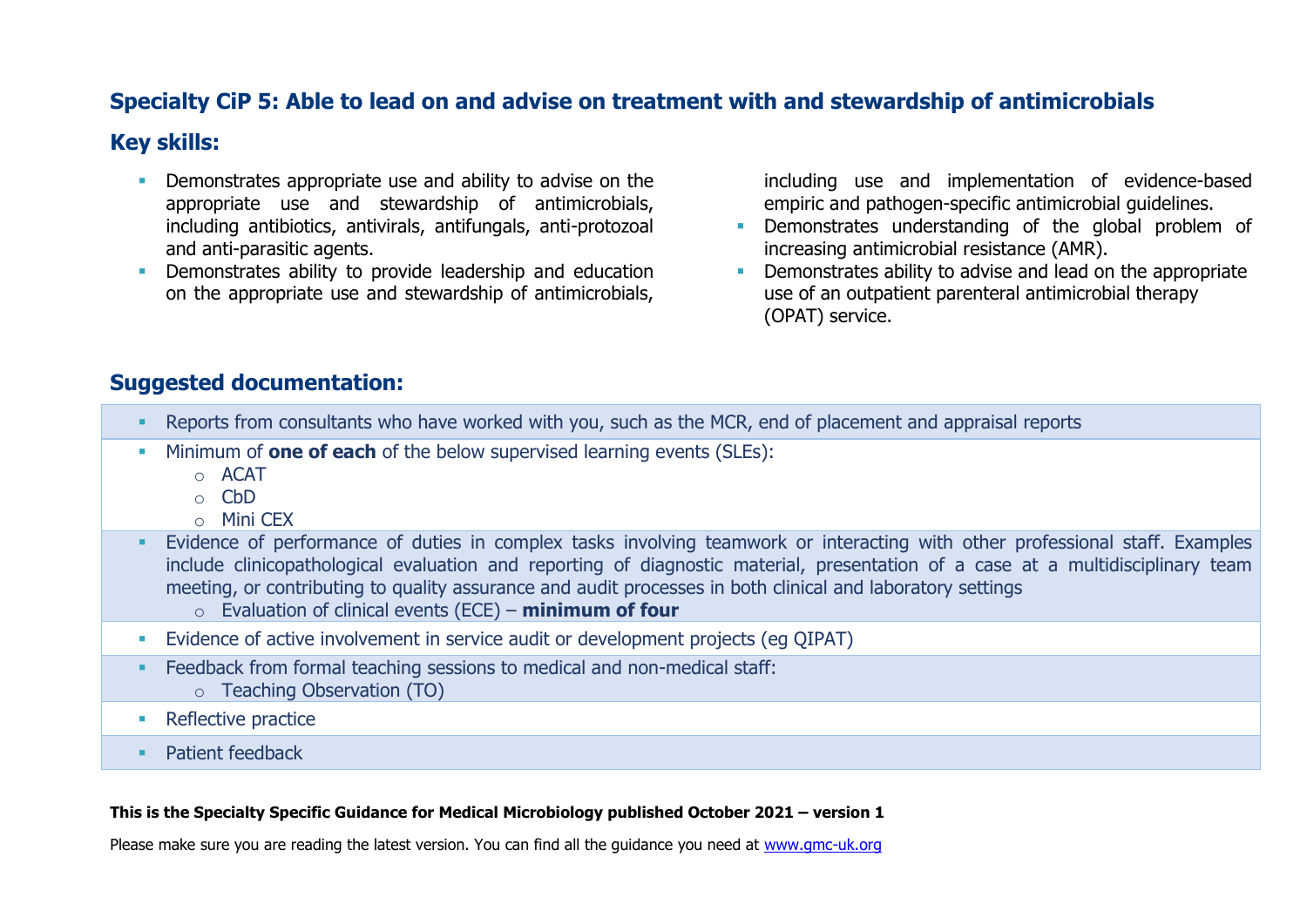# **Specialty CiP 6: Providing continuity of care to inpatients and outpatients with suspected or proven infection**

# **Key skills:**

- **EXECT** Demonstrates effective teaching and training to medical students, junior doctors, laboratory staff and other healthcare professionals.
- **·** Demonstrates ability to deliver effective feedback to trainees, with appropriate action plan.
- **EXECT** Demonstrates ability to effectively supervise healthcare professionals, including medical staff, in earlier stages of training.
- **EXECUTE:** Demonstrates ability to act as a clinical supervisor to healthcare professionals, including medical staff, in earlier stages of training.

# **Suggested documentation:**

- Reports from consultants who have worked with you, such as the MCR, end of placement and appraisal reports
- Minimum of **one of each** of the below supervised learning events (SLEs):
	- o ACAT
	- o CbD
	- $\circ$  Mini CFX
- **Evidence of performance of duties in complex tasks involving teamwork or interacting with other professional staff. Examples** include clinicopathological evaluation and reporting of diagnostic material, presentation of a case at a multidisciplinary team meeting, or contributing to quality assurance and audit processes in both clinical and laboratory settings
	- o Evaluation of clinical events (ECE) **minimum of four**
- **Evidence of active involvement in service audit or development projects (eq QIPAT)**
- Feedback from formal teaching sessions to medical and non-medical staff:
	- o Teaching Observation (TO)

### **This is the Specialty Specific Guidance for Medical Microbiology published October 2021 – version 1**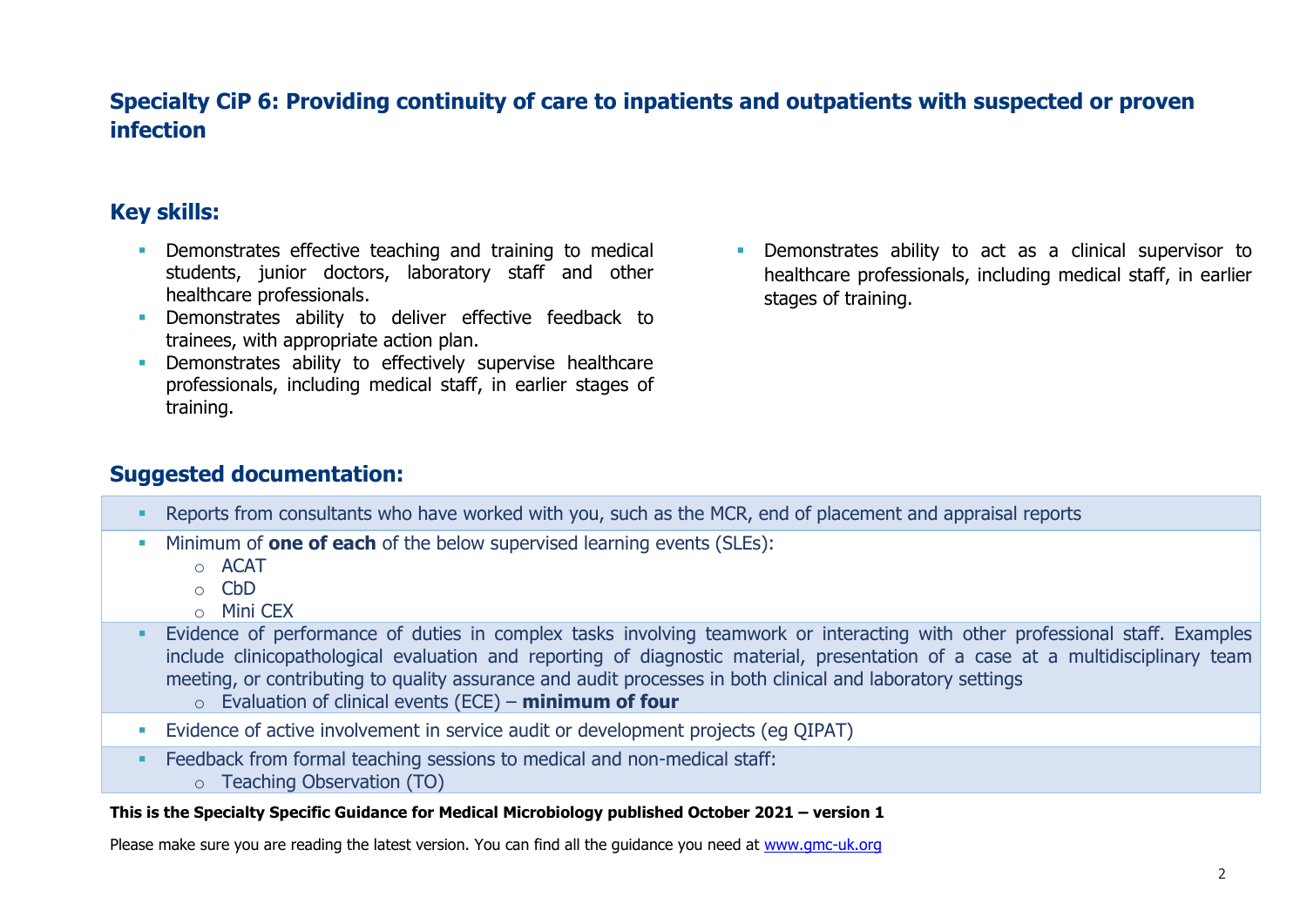- Reflective practice
- Patient feedback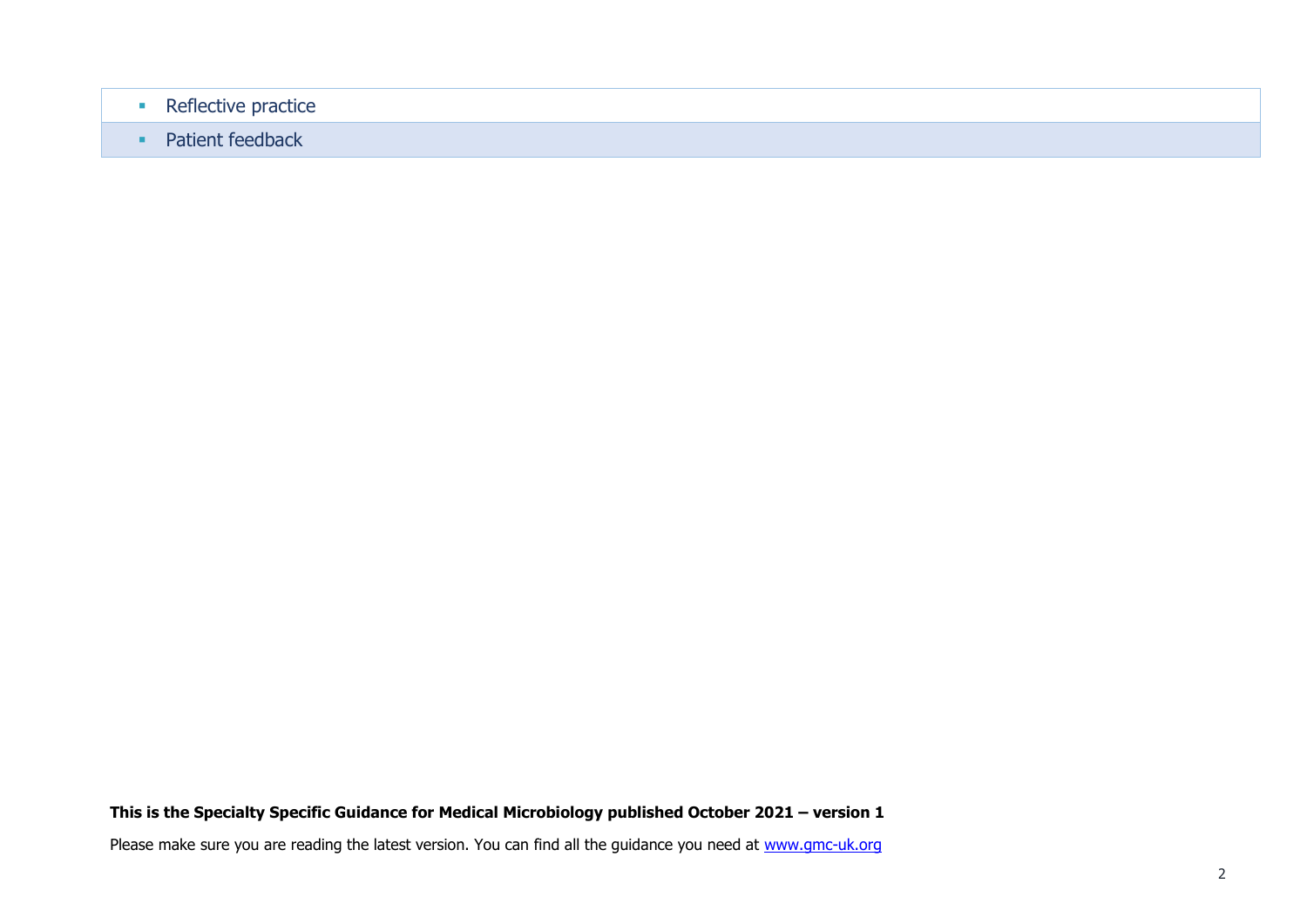# **Specialty CiP 7: Able to manage and advise on imported infections**

# **Key skills:**

- **•** Demonstrates the ability to assess, investigate, diagnose, advise on, and directly manage patients with imported infections.
- **•** Demonstrates the ability to provide leadership in clinical care, governance and service development for patients with imported infections.
- **•** Demonstrates comprehensive knowledge and skills in pretravel health advice.
- **•** Demonstrates a knowledge and understanding of the epidemiology, lifecycle and clinical presentation of parasitic diseases.

# **Suggested documentation:**

- Reports from consultants who have worked with you, such as the MCR, end of placement and appraisal reports
- Feedback from a variety of clinical and non-clinical colleagues who have worked with you, such as the Multisource Feedback (MSF)
- Tropical medicine course (eg Diploma in Tropical Medicine & Hygiene)
- **Travel medicine course**
- Minimum of **one of each** of the below supervised learning events (SLEs):
	- o ACAT
	- $\circ$  C<sub>b</sub>D
	- o Mini CEXs
- **Evidence of performance of duties in complex tasks involving teamwork or interacting with other professional staff. Examples** include clinicopathological evaluation and reporting of diagnostic material, presentation of a case at a multidisciplinary team meeting, or contributing to quality assurance and audit processes in both clinical and laboratory settings
	- o Evaluation of clinical events (ECE) **minimum of four**
- Evidence of practice of procedures (e.g. DOPS) e.g. interpretation of malarial blood film
- **Evidence of active involvement in service audit or development projects (eq QIPAT)**
- Feedback from formal teaching sessions to medical and non-medical staff:

### **This is the Specialty Specific Guidance for Medical Microbiology published October 2021 – version 1**